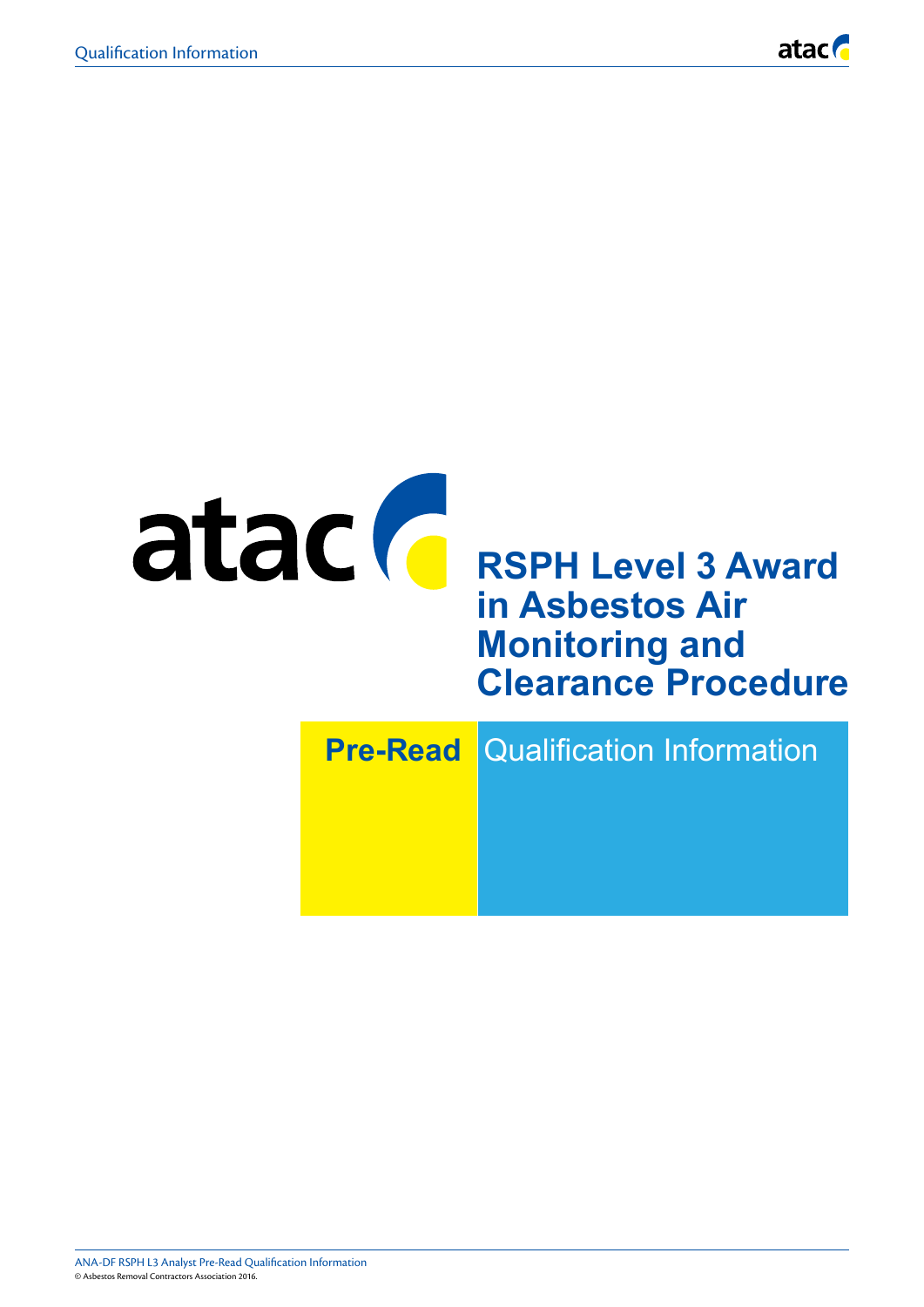# **Qualification Overview**

To provide the knowledge and competency to analysts for carrying out air sampling, fibre counting and 4 stage clearance procedures on completion of asbestos removal and remedial works. *Instruction*: 15 hours over 3 days

*Prior learning/pre-reading*: 3 hours

#### *Assessment*:

- 1. Written exam short answer questions and calculations sheet
- 2. Practical assessment witnessed exercises and counting of RICE slides

#### *Day 1*

- 1. **Unit 1** Health, safety and legal aspects relating to asbestos
- 2. **Unit 2** Theory of air sampling, fibre counting and clearance procedures

#### *Day 2*

- 1. **Unit 2** continued
- 2. **Unit 3** Practical air sampling, fibre counting and clearance procedures

#### *Day 3*

- 1. **Unit 3** continued
- 2. **Unit 4** Use of decontamination units and Type-H vacuums

#### *Day 4*

- 1. Written Exam
- 2. Practical assessments and RICE slides
- 3. Calculation Booklet
- 4. 4 stage clearance procedure

# **The RSPH Qualification**

Royal Society for Public Health (RSPH) is the awarding body for the level 3 certificate for Asbestos Air Monitoring (Analysts). The Level 3 qualification is equivalent standard to an A Level and covers sampling, analysis and clearance procedures outlined in The

Analyst Guide (HSG 248). The qualification depends on a candidate achieving 60% in a written exam for Units 1 and 2 and a satisfactory witnessed practical assessment in;

- 1. Microscope set up and rescue
- 2. Pump calibration
- 3. Enclosure fault finding
- 4. Use of DCU and Type-H vacuums
- 5. Selection of PPE

# **Contents**

#### **UNIT 1**

| Health, safety and legal aspects relating to asbestos | 3  |
|-------------------------------------------------------|----|
| <b>Typical Questions from Unit 1</b>                  | 8  |
|                                                       |    |
| UNIT <sub>2</sub>                                     |    |
| The theory of Air Sampling, Fibre Counting            |    |
| and Four Stage Clearance Procedures                   | 9  |
| <b>Typical Questions from Unit 2</b>                  | 18 |
|                                                       |    |
| UNIT <sub>3</sub>                                     |    |
| Practical Air Sampling, Fibre Counting and            |    |
| 4 Stage Certificate Reoccupation                      | 19 |
| <b>Typical Questions from Unit 3</b>                  | 24 |

# **UNIT 4**

| Decontamination Units and Type-H Vacuums | 25 |
|------------------------------------------|----|
| <b>Typical Questions from Unit 4</b>     |    |

The Asbestos Testing and Consultancy Association (ATaC) has made every effort to ensure that the information contained within this publication is accurate. Its content should be used as guidance material and not as a replacement of current regulations or existing standards.

All rights reserved. No part of this publication may be reproduced, stored in a retrieval system or transmitted in any form or by any means, electronic, mechanical, photocopying, recording or otherwise, without the written permission of ATaC.

**Asbestos Testing and Consultancy Association (ATaC)**

Unit 1 Stretton Business Park 2, Brunel Drive, Stretton, Burton upon Trent, Staffordshire DE13 0BY T 01283 505777 F 01283 568228 E info@atac.org.uk **www.atac.org.uk**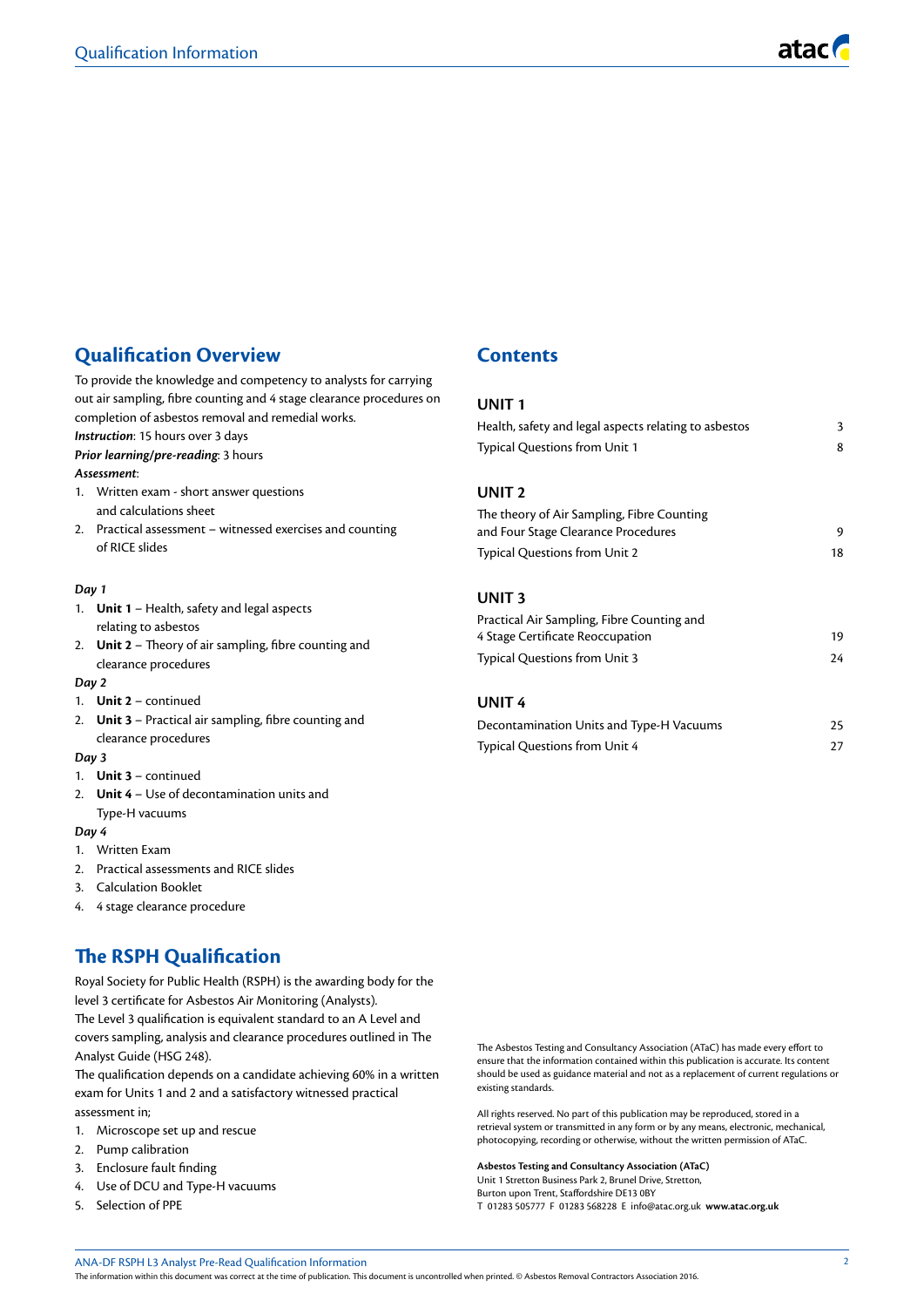

# **UNIT 1 Health, safety and legal aspects relating to asbestos**

# *Section 1*: **Properties and usage of asbestos**

# **HSE Statement**

*'Asbestos is the greatest single cause of work related deaths in the UK'.* Currently around 4,500 deaths per annum.

# **Mesothelioma Projected Deaths**



# **The Current Problem**

6m tonnes of imported fibre went into 30 or 40m tonnes of building products. Large numbers of buildings still contain asbestos.

- 1. Between 500,000 and 2m commercial premises
- 2. Around 2.5m domestic dwellings

Large potentially exposed population

- 1. 2m working in building trades
- 2. 20m general building users/occupants

Workers still don't know

- 1. What it looks like
- 2. Where it is
- 3. The risks from it

# **The Hidden Killer - HSE Campaign**



# **Risk of Disease**

The predicted total of 90,000 UK mesotheliomas between 1970 and 2050 will include around 15,000 carpenters. The particularly high risk to carpenters is thought to be due to exposure to amosite (brown asbestos) while cutting AIB.

In the 1960s the UK imported almost half of all amosite mined to put into AIB products. HSE estimates 20% of ceiling area of public buildings built between 1967 and 1973 are AIB (plus all the Boots, M&S, Woolworths premises)

Miscellaneous use of AIB is a bigger problem than lagging.

# **Nature's "Wonder Fibre"**

Asbestos is the name for a group of naturally occurring fibrous mineral / silicates.

Amazing properties of:

- 1. Strength stronger than steel
- 2. Flexibility easily woven
- 3. Stability will deteriorate only slowly
- 4. Thermal insulator
- 5. Fire retardant
- 6. Chemical and electrical resistance
- 7. But can be deadly...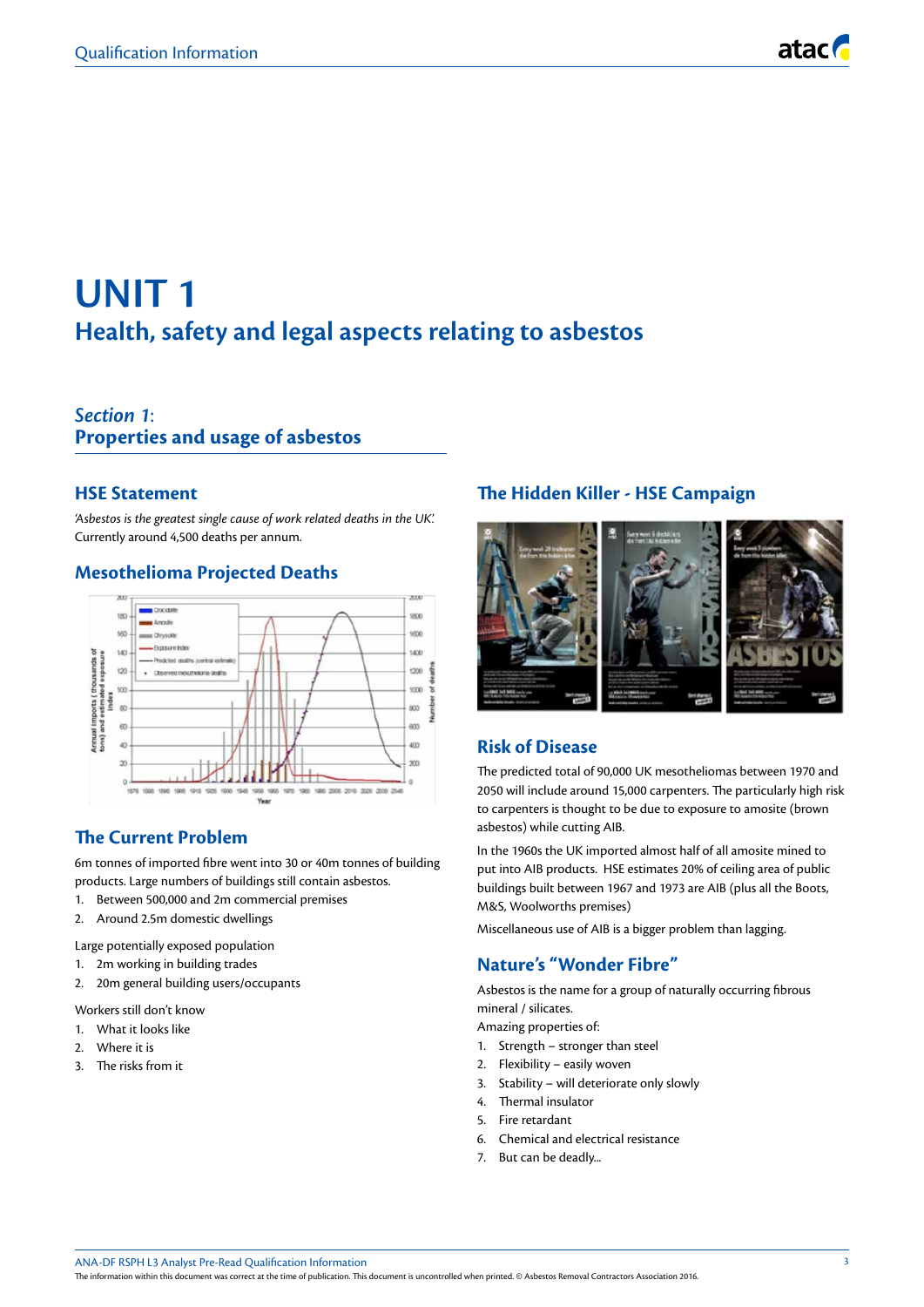

# **Asbestos Facts**

Fibrous silicate mineral:

#### $\blacksquare$  Amphiboles:

The amphibole fibres are hydrophobic (water hating) and much better acid resistance than chrysotile.

Tremolite and actinolite form a 'solid-solution' series and have continuously variable composition depending on the source of the material.

- a) Crocidolite (blue)
- b) Amosite (brown)
- c) Tremolite
- d) Anthophyllite
- e) Actinolite

### **n** Serpentine:

Chrysotile is a chain silicate that tends to be sharp, springy, (elastic) fibres. The fibres are hydrophilic (water loving and less acid resistant than amphiboles.

a) Chrysotile (white)

# **Asbestos Types**

**Chrysotile** (white) – the most commonly occurring type of asbestos used in cement and textile products.

**Crocidolite** (blue) – best thermal properties. Used in insulation and spray coatings.

**Amosite** (brown) – a good all-rounder. Used in boarding products and ceiling tiles, but also insulation.

Brown and blue asbestos banned in UK 1985. White asbestos finally banned in UK 1999.

# **Sprayed Asbestos**

Sprayed asbestos ("Limpet") was a gun-applied mixture of hydrated asbestos-cement with up to 85% asbestos fibre content.

Used for fire protection in ducts, firebreaks and around structural steel work also as acoustic insulation in swimming pools/theatres.

Regarded as high risk due to high asbestos fibre content and high friability. Very rare in domestic housing.



*Thermal Insulation Engineer applying fire protection to structural steel.*



*Sprayed coating applied to structural steel. Note damage around the electrical junction box.*

# **Thermal Insulation**

Generally regarded as high/medium risk depending on the fibre content. Medium to high content – highly variable from 15 to 80%. Usually a protective coating was used to guard against damage. Could contain blue, brown or white asbestos and the hard set insulation was mixed on site.

There are variable types and compositions such as pre-formed sections ("Caposite") lagging which was more uniform in nature.



# **Asbestos Insulating Board (AIB)**

AIB is generally regarded as medium risk material because of the lower content – usually 15 to 25%.

The material is less friable as it is compressed and paint acts as protective coating.

Amosite (brown asbestos) was usually used.

- AIB was mostly used internally for:
- a) wall panels
- b) ceiling tiles
- c) fire breaks
- d) packing and shuttering
- e) door panels

Used extensively up to 1985.



ANA-DF RSPH L3 Analyst Pre-Read Qualification Information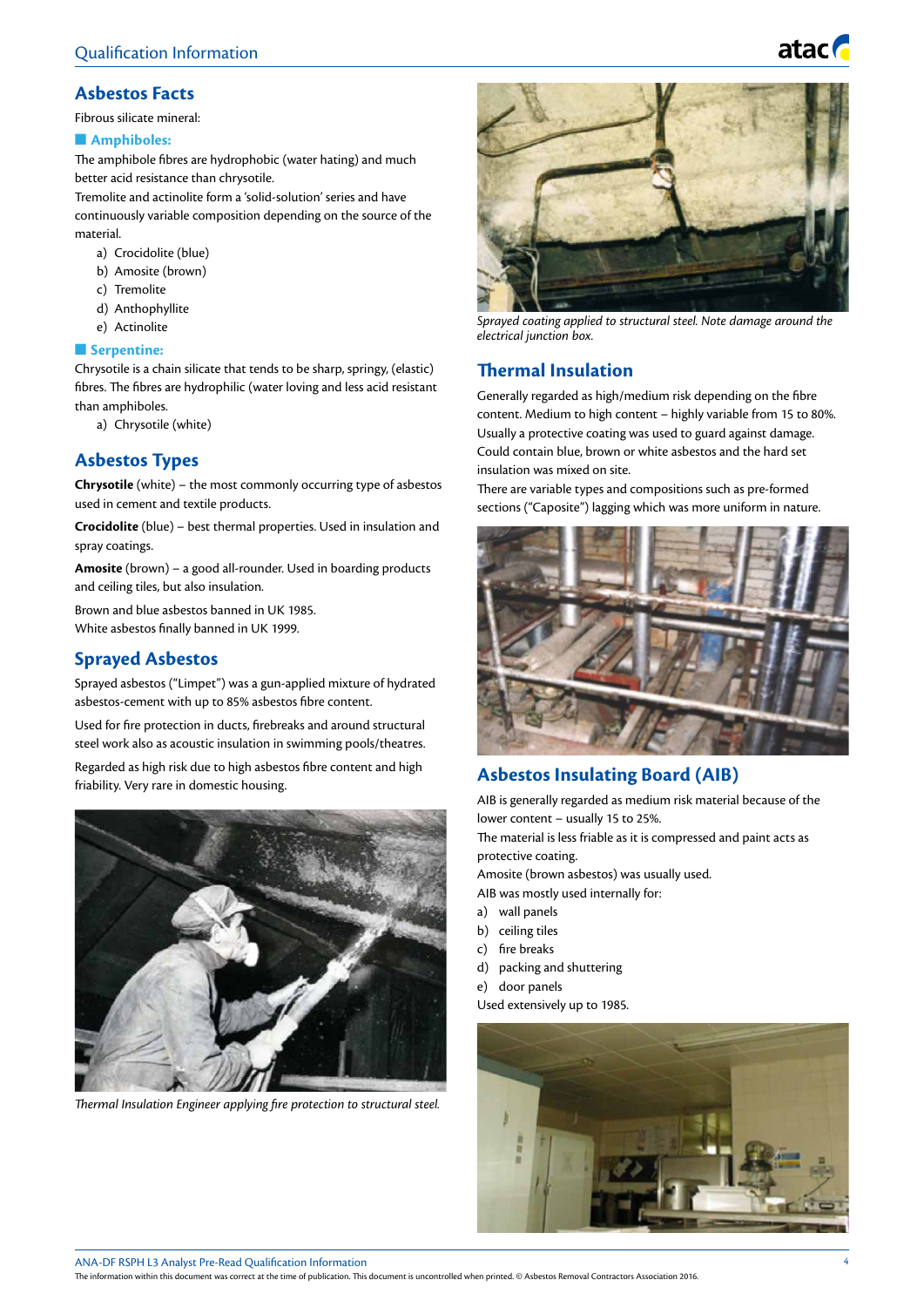

# **Asbestos Cement Products**

Asbestos Cement is generally regarded as low risk material due to;

- a) lower content usually 10 to 15%
- b) low friability as very dense and fibres firmly bound in cement matrix
- c) usually only white asbestos

Asbestos Cement is very resistant to weathering with a service life of up to 40 years or more.

Mainly used externally which means any fibre released would immediately diluted in atmosphere.



# **Miscellaneous Products**

These products include:

*Asbestos textiles* e.g. fire protection clothing, gloves, overalls, fireblankets and curtains.

*Asbestos-bitumen products* such as roofing felts and damp-proof courses.

*Textured coating* used on walls as well as ceilings.

**Plastics** e.g. Bakelite toilet cisterns and Flooring such as "Marley" floor tiles and roll linoleum with paper backing.

# *Section 2*: **Risks to Health**

# **The Risk from Asbestos**

Asbestos is only a problem if it is being disturbed and if fibres released become airborne. If the fibres are in your breathing zone and you actually inhale the fibres they then reach deep into your respiratory system. When they stay there and this happens repeatedly, then there may potentially be a problem.

#### **n** The Main Diseases

- Asbestosis scarring or fibrosis of the lung
- Mesothelioma cancer of the pleura or peritoneum
- Asbestos related lung cancer from dual exposure to ACM and tobacco

#### $\blacksquare$  **Health Effects**

The following are benign conditions and will not in themselves cause death.

- Pleural plaques
- Pleural thickening and effusions
- Asbestos warts and corns

### **n** Defences Against Exposure

The Respiratory system defences are:

- a) 'muco-ciliary escalator'
- b) macrophages

Asbestos fibres have to be respirable in size - between 1 and 5 microns approx. It is known that cumulative and repeated exposure is more significant then single 'events'.

There are normal background levels that cause inevitable exposure but 1 fibre does not kill!

# *Section 3*: **Legislation, RPE and Control Limits**

# **Health and Safety Legislation**

UK H&S legislation has different layers, each with different legal status.

- *• Acts of Parliament legally binding*
- 1. Health and Safety at Work Act 1974
- *• Regulations or Statutory Instruments legally binding*
- 2. Control of Asbestos Regulations 2012
- *• ACOPs not legally binding, but must prove you did something at least equal*
- *• Guidance not legally binding, not obliged to follow it, but regarded as best practice*

# **The Regulations**

• Includes ACOP and Guidance wording

**Managing and working** with asbestos



#### **n** Regulations – L143

- *• Regulation 1* Citation and commencement
- *• Regulation 2* Interpretation
- *• Regulation 3* Application of these Regulations
- *• Regulation 4* Duty to manage asbestos in non-domestic premises
- *• Regulation 5* Identification of the presence of asbestos
- *• Regulation 6* Assessment of work which exposes employees to asbestos
- *• Regulation 7* Plans of work
- *• Regulation 8* Licensing of work with asbestos
- *• Regulation 9* Notification of work with asbestos
- *• Regulation 10* Information, instruction and training
- *• Regulation 11* Prevention or reduction of exposure to asbestos
- *• Regulation 12* Use of control measures etc
- *• Regulation 13* Maintenance of control measures etc
- *• Regulation 14* Provision and cleaning of protective clothing
- *• Regulation 15* Arrangements to deal with accidents, incidents and emergencies
- *• Regulation 16* Duty to prevent or reduce the spread of asbestos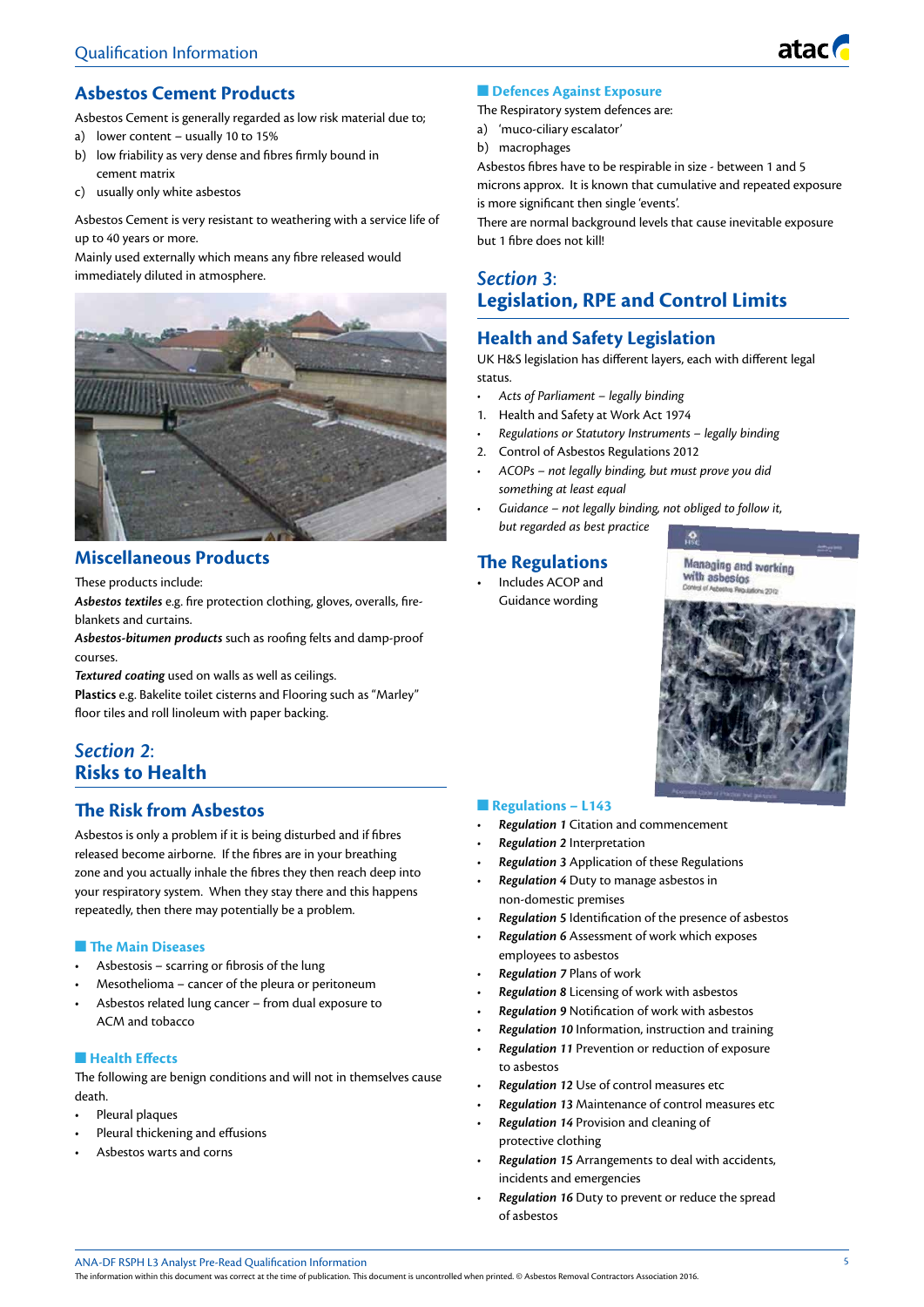# Qualification Information

- *• Regulation 17* Cleanliness of premises and plant
- *• Regulation 18* Designated areas
- *• Regulation 19* Air monitoring
- *• Regulation 20* Standards for air testing and site clearance certification
- *• Regulation 21* Standards for analysis
- *• Regulation 22* Health records and medical surveillance
- *• Regulation 23* Washing and changing facilities
- *• Regulation 24* Storage, distribution and labelling of raw asbestos and asbestos waste
- *• Regulation 25* Interpretation of prohibitions
- *• Regulation 26* Prohibitions of exposure to asbestos
- *• Regulation 27* Prohibition of the importation of asbestos
- *• Regulation 28* Prohibition of the supply of asbestos
- *• Regulation 29* Prohibition of the use of asbestos
- *• Regulation 30* Labelling of products containing asbestos
- *• Regulation 31* Additional provisions in the case of exceptions and exemptions
- *• Regulation 32* Exemption certificates
- *• Regulation 33* Exemptions relating to the Ministry of Defence
- *• Regulation 34* Extension outside Great Britain
- *• Regulation 35* Existing licences and exemption certificates
- *• Regulation 36* Revocations, amendments and savings
- *• Regulation 37* Defence



#### n **Guidance**

HSG 247 Asbestos: The Licensed Contractors' Guide HSG 248 The analysts' guide for sampling, analysis and clearance procedures

### **n** Guidance: Asbestos Essentials

This document is a task manual for building, maintenance and allied trades on non-licensed asbestos work. It contains guidance and task sheets on working safely with asbestos and is aimed at all workers who may come into contact with asbestos.

#### **CAR Regulation 3 – Exemption**

Licensing, notification and medicals shall not apply if:

- Work is "sporadic and low intensity" which is defined as not exceeding 0.6f/ml over 10 mins
- The Control Limit is also not exceeded

### **n** Sporadic and Low Intensity Work

Examples of sporadic and low intensity (ie non-licensed) work are described on the HSE Asbestos Essentials web pages.

- a) Minor repairs to AIB or removal of single small boards
- b) Cleaning and repairs to asbestos cement
- c) Removal of asbestos cement or asbestos cement debris
- d) Removal of vinyl floor tiles
- e) Removal of asbestos fibre gaskets and rope seals
- f) Laying cables in areas containing undamaged asbestos materials

#### **n** Impact of Recent EU Ruling

The EU has ruled the HSE did not fully implement the EU Directive with respect to "sporadic and low intensity" work. Short noncontinuous maintenance activities should only apply to work on non-friable materials.

Removal of ACM with fibres firmly linked should only be on nondegraded materials and without deterioration.

The HSE have now introduced a new category of notifiable nonlicensable work (NNLW) eg floor tiles, textured coating.

# **Exposure Limits**

The Control Limit for all types of asbestos in the UK is (CAR 2012) 0.10 f/ml (also written as  $cm<sup>3</sup>$ ) averaged over a continuous 4 hour period.

There is also a peak (or short term) exposure assessment of 0.6 f/ml over 10 minutes.

The clearance Indicator Level for Certificate of Reoccupation is 0.010 f/ml

### **n** Exceeding the Control Limit

When on assessment the control limit is liable to be exceeded the employer needs a licence from HSE to carry out this work.

The work must be notified to HSE / EHO and employees must be under medical surveillance and the employer must monitor exposures of employees.

The area they will be working in will be Identified as an 'asbestos area' and eating, drinking and smoking must be prevented.

Other facilities such as welfare must also be provided.

The employer must minimise number of people entering the area. There must be emergency procedures for dealing with unplanned releases of asbestos in place.

### **n** Clearance Indicator Level

This level is the lowest level reliably detectable above background but has no relation to "safety."

The limit of Quantification based on RICE counts on blank filters.

LOQ is still 20 fibres in 200 fields 0.01 f/ml for 480 litres and 200 fields counted.

LOQ must be quoted for each result.

### **n** Site Clearance

Control of Asbestos Regulations 2012

Regulation 17 relates to the cleanliness of premises and plant and states: "every employer shall ensure that the premises where work was carried out are thoroughly cleaned"

L143 ACOP states that "a thorough visual inspection to ensure all visible traces of asbestos and other dust and debris has been removed".

Also the completeness of removal of ACM and the presence of visible asbestos debris taken into consideration as to the presence of fine settled dust.

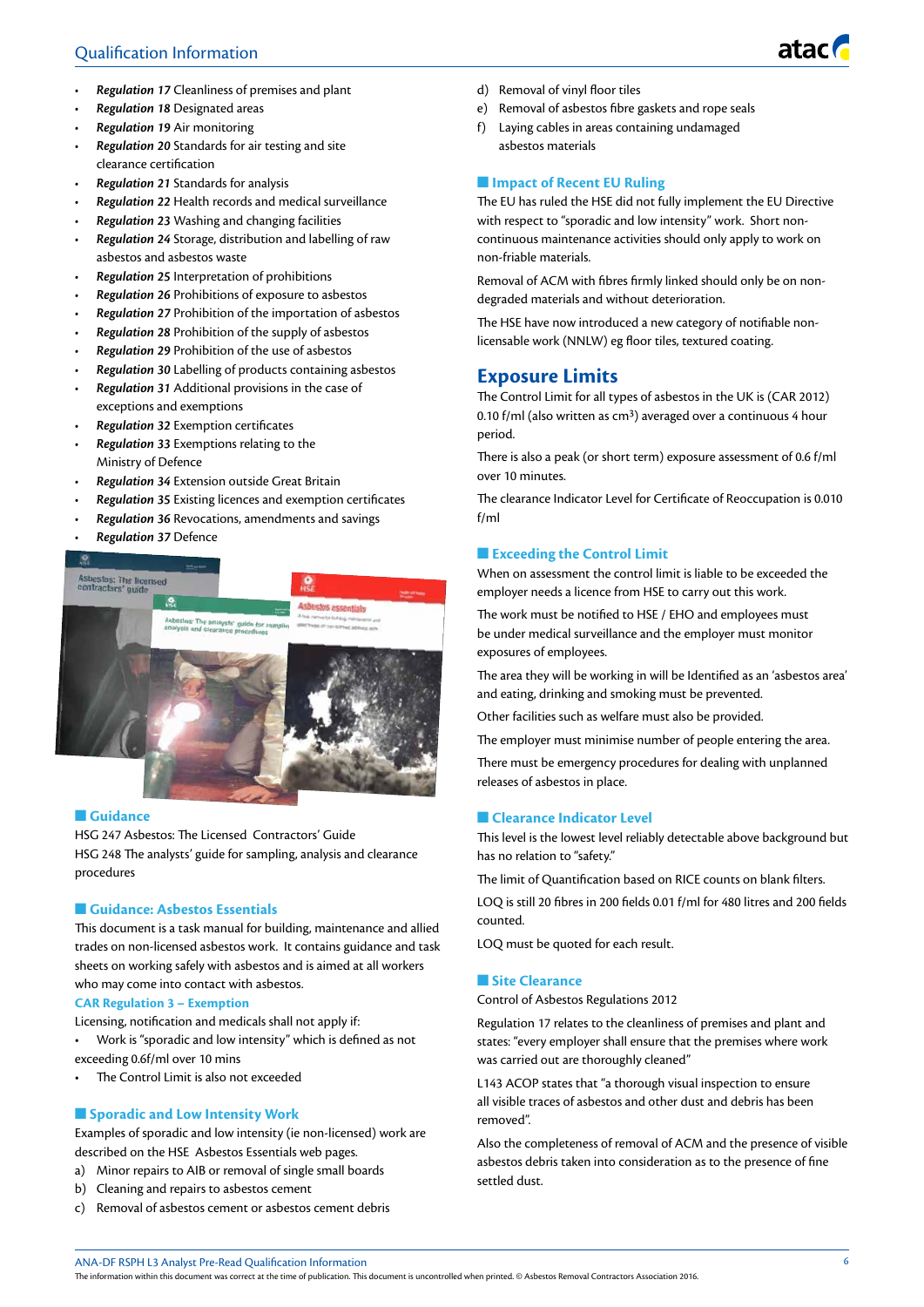

# **RPE**

The Licensed Contractors' Guide states:

- a) "You should not use RPE as your only control measure as RPE can only reduce exposure, not stop it."
- b) "You must reduce asbestos fibre concentrations in air to a minimum before using RPE."

### **Disposable**



| <b>RPE TYPE</b>   | <b>Maximum</b>  | <b>Daily</b>     | <b>Monthly</b> | <b>6 Monthly</b> |
|-------------------|-----------------|------------------|----------------|------------------|
|                   | <b>Exposure</b> | <b>Checks</b>    | <b>Checks</b>  | <b>Service</b>   |
| <b>Disposable</b> | $2$ f/ml        | <b>Fit Check</b> |                |                  |

### **Half Mask or Ori-nasal**



| <b>RPE TYPE</b>  | Maximum         | <b>Daily</b>        | <b>Monthly</b>      | <b>6 Monthly</b> |
|------------------|-----------------|---------------------|---------------------|------------------|
|                  | <b>Exposure</b> | <b>Checks</b>       | <b>Checks</b>       | <b>Service</b>   |
| <b>Half Mask</b> | 2 f/ml          | Recorded<br>by User | Competent<br>Person | X                |

# **Power Assisted**



| <b>RPE TYPE</b>                       | <b>Maximum</b>  | <b>Daily</b>        | <b>Monthly</b>      | <b>6 Monthly</b>                    |
|---------------------------------------|-----------------|---------------------|---------------------|-------------------------------------|
|                                       | <b>Exposure</b> | <b>Checks</b>       | <b>Checks</b>       | <b>Service</b>                      |
| <b>Full Face</b><br>Power<br>Assisted | $4$ f/ml        | Recorded<br>by User | Competent<br>Person | Service or<br>maintenance<br>centre |

# **n** Maximum Dust Levels

Should not exceed 0.1 f/ml Control Limit multiplied by the Protection Factor

- Disposable FFP3  $0.1 \times 20 = 2$  f/ml
- Orinasal  $-0.1 \times 20 = 2$  f/ml
- Full face  $-0.1 \times 40 = 4$  f/ml

#### In general analysts will use the types below;

P3 half mask which is suitable for most inspection, sampling and clearance procedures.

Full face power assisted respirator which is used for entry into live enclosure. May be use on spray coating jobs, and can be considered for complex 4 stage clearances involving lagging or AIB. A powered model may also be chosen for comfort and wear time restrictions.

### **n** RPE - Legal Requirements

RPE must be:

- a) Be adequate and suitable for use
- b) Provide effective protection
- c) 'CE' marked
- d) Selected, used and maintained by properly trained people
- e) Correctly stored, maintained, examined and tested
- f) Records of selection, maintenance and testing
- g) Face fit test for the model issued

### **n** Fitting RPE

When using RPE the following checks must be carried out:

- a) suitability of RPE (protection factors, filter type, etc.)
- b) condition of RPE (straps, filters, mask body)
- c) cleanliness
- *• Fit*
- d) check position of straps not twisted
- e) check tension
- f) hair not trapped under seal (full face)
- *• Check fit and seal*
- *• PPE hood over straps (not straps over hood)*

### **Factors Affecting Performance**

The guidance suggests that half mask RPE usage should not exceed 1 hour without a rest period. (HSE to review)

Also the following will affect the performance:

- a) Not being clean shaven will affect the seal
- b) Other facial hair may affect the seal
- c) Check before and after use by user
- d) Check filter/straps/visor/non-return valves/general condition.

### **n** Common Misuses of RPE

There are a number of common misuses of RPE which are listed below:

- a) Facial hair
- b) Failing to ensure that the RPE fits the wearer
- c) Respirator left hanging around the neck
- d) Using dirty, damaged or incomplete RPE
- e) Failing to properly maintain the RPE
- f) Leaving the mask lying around in the workplace

### **Face-fit Testing**

Face-fit testing now applies to all users where RPE performance depends on the fit.

A test when first supplied and test for each RPE type/model.

A Re-test will be required if:

- *significant change in weight or*
- *major dentistry*
- *change of RPE type or manufacturer*

In HSG 247 it states that company policy could be retest between 1 or 2 years.

Quantitative fit testing – ori-nasal half masks and full face.

Qualitative – disposable masks

• *Simple pass/fail test using sweet tasting aerosol or odour*

ANA-DF RSPH L3 Analyst Pre-Read Qualification Information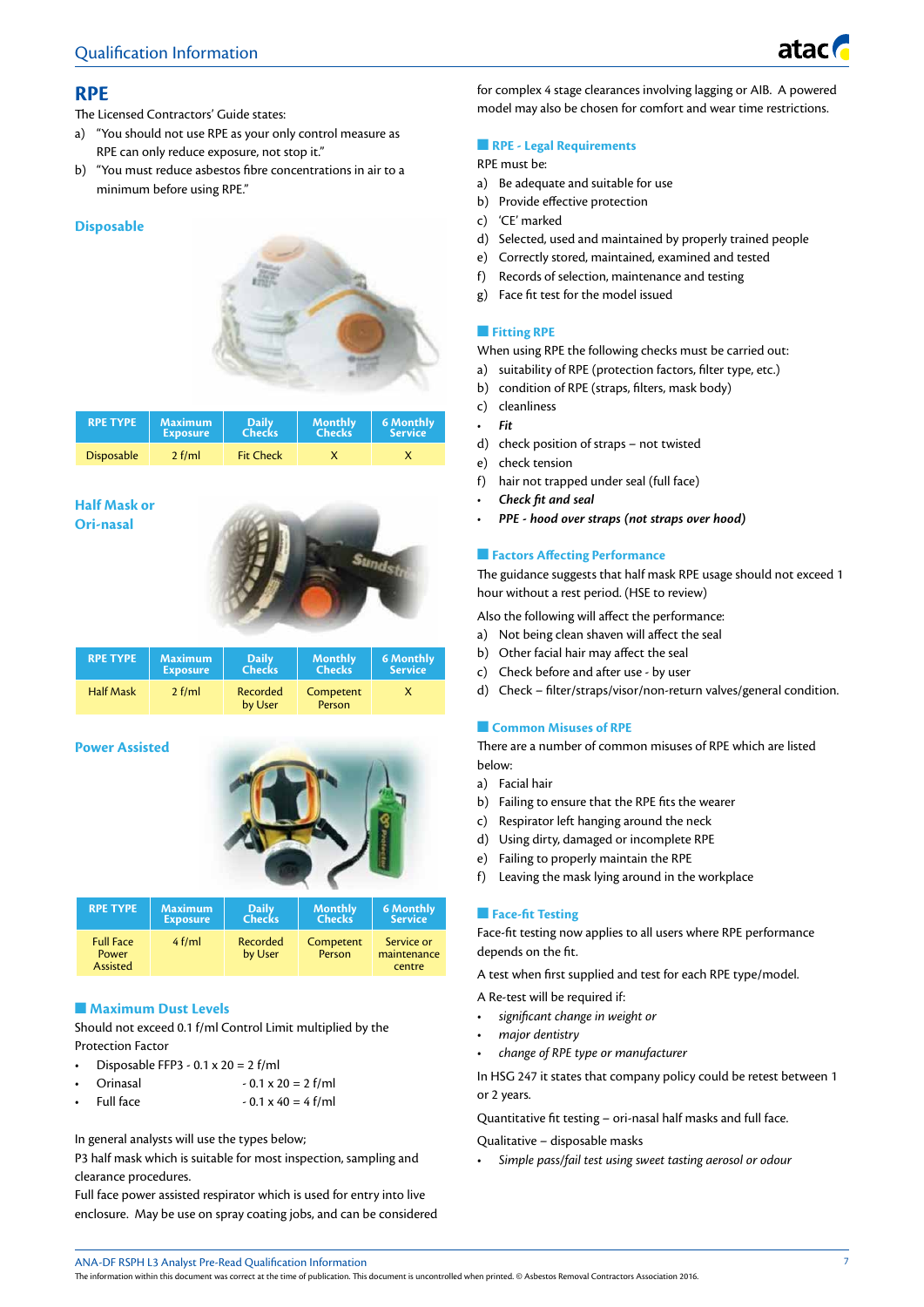

# **n** Face-fit Testing – Quantitative

The 'Portacount' tester based on ambient aerosol counts is used (i.e. quantitative)

This requires activities during the test such as:

- normal and deep breathing
- turning head side to side and moving up and down
- physical exertion (e.g. bending touching toes!)
- speaking (usually a set text passage)

Recent research shows up to 50% of all RPE does not offer the required level of protection as it simply does not fit! *www.Fit2fit.org* is the competency scheme for Fit Test Providers.



# **Typical Questions from Unit 1**

**Q1.** *Briefly outline the requirements in regulation 4 (Duty to Manage Asbestos in Non Domestic Premises).*

Requires the dutyholder to identify asbestos locations, the type of asbestos present and its current condition. Then using the management plan ensure that potential exposure is kept to a minimum at least below the control limit, re-inspect on a regular basis to constantly assess the material and its likelihood of fibre release.

**Q2.** *List two checks you would carry out on a half face filtering respirator.*

Check the elasticity of the harness Check the inhalation and exhalation valves.

- **Q3.** *What is the maximum protection in f/ml a full face power assisted respirator gives?* 4f/ml
- **Q4.** *What is the minimum number of fields examined when reading slides for 4 stage re-occupation certification?* 200
- **Q5.** *List 5 properties of Crocidolite.*

It's blue in colour, hydrophobic, sharp springy elastic fibres, highly acid resistant.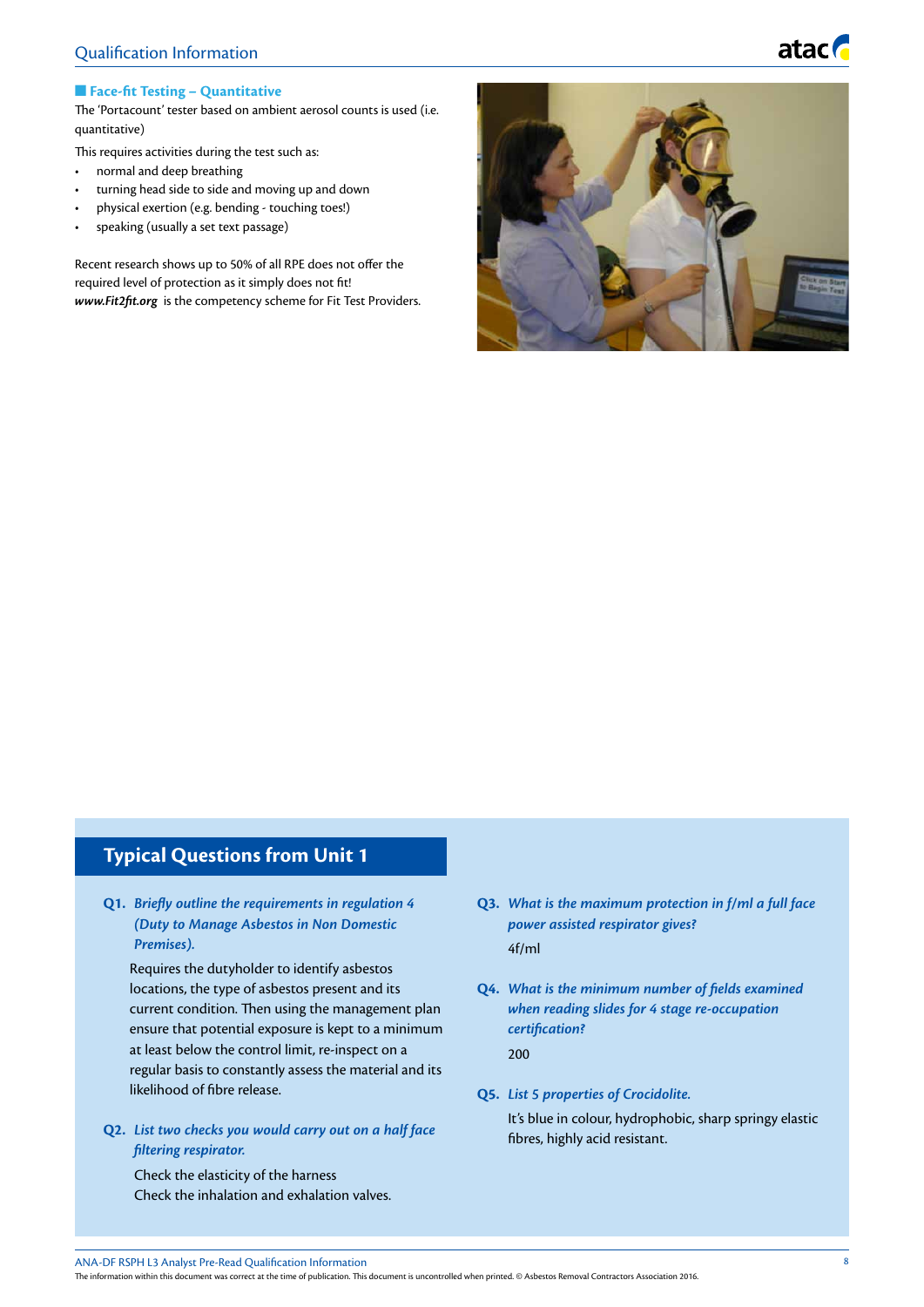# **UNIT 2 The theory of Air Sampling, Fibre Counting and Four Stage Clearance Procedures**

# *Section 1*: **Asbestos Removal and Remediation**

### **n** Plans of Work (POW)

A Plan of Work is a key safety document and should cover the following:

- a) Names and address of the person you are contracted to.
- b) Name, job title and telephone number of all relevant contacts (including supervisors).
- c) Number of employees on site at any time.
- d) When the work will be taking place including nights and weekends.
- e) The names of any other license holder involved
- f) Who will carry out the 4 stage re-occupation test and who are they contracted to.
- g) How often will the supervisor be on site?
- h) How viewing panels/Close Circuit Television (CCTV) will be used on site.
- i) Who is allowed to amend the POW
- j) Provide any survey details.
- k) A written description of the work, its location and the removal method.
- l) State the type, form, quantity and condition of the asbestos.
- m) Provide details of any other precautions and risks.
- n) Expected exposure levels during the removal exercise
- o) Steps taken to reduce exposure
- p) Provide a sketch plan showing, size of enclosure, position of viewing panels/CCTV,
- q) Negative Pressure Units (NPU's), 'H' Type vacs, position of Decontamination Unit (DCU), transit/waste routes, position of bag locks/airlocks.
- r) Volume of enclosure, size and number of NPU's and the air changes per hour.
- s) Types of respirator used
- t) Air monitoring and smoke testing arrangements.
- u) How control measures are maintained and checked.
- v) State tools and other equipment used (wet injection for pipe work) etc.
- w) Entry & exit procedures, welfare facilities, waste disposal and emergency procedures.

x) Version of companies Standard Operating Procedures (SOP) in use.

Work cannot commence on site without a Plan of Work.

#### n **ASB5 notification**

When licensed asbestos work is undertaken then notification to the enforcing authority is made at least 14days prior to the work commencing using the ASB5 notification form.

Notification is one of the conditions of owning an asbestos license. The 14 day notification period can be waived by the HSE in certain circumstances. E.g. emergency situations.

#### **n** Enclosures

Enclosures are required to:

- a) Prevent the spread of asbestos (Reg. 16 2012 Control of Asbestos Regulations) 2012
- b) To prevent the exposure of others (employees and others) who may be affected by the work. (Reg. 11 2012 Control of Asbestos Regulations) 2012
- c) Enclosures are required for work on the most hazardous forms of asbestos.
- d) Whenever there is a likelihood of spread of asbestos or surface contamination.
- e) An enclosure will be required in most situations with the exception of minor activities described in 'Asbestos Essentials'.
- f) Enclosures may not be required if the level of risk is low, the location is extremely remote, the work is at height and an enclosure is not practical due to the height or complexity of the structure.
- g) Where there are practical difficulties in obtaining an effective seal on the structures or cleaning up of minor contamination.
- h) Must be strong enough to withstand NPU pull and must include viewing panel or CCTV.
- i) Airlocks should have weighted flaps on the inside of each section and must be at least 1m x 1m x 2m high unless inside housing and have a VP in the inner stage.
- j) Separate baglock if space allows, must also have Vision Panel (VP) in inner stage

ANA-DF RSPH L3 Analyst Pre-Read Qualification Information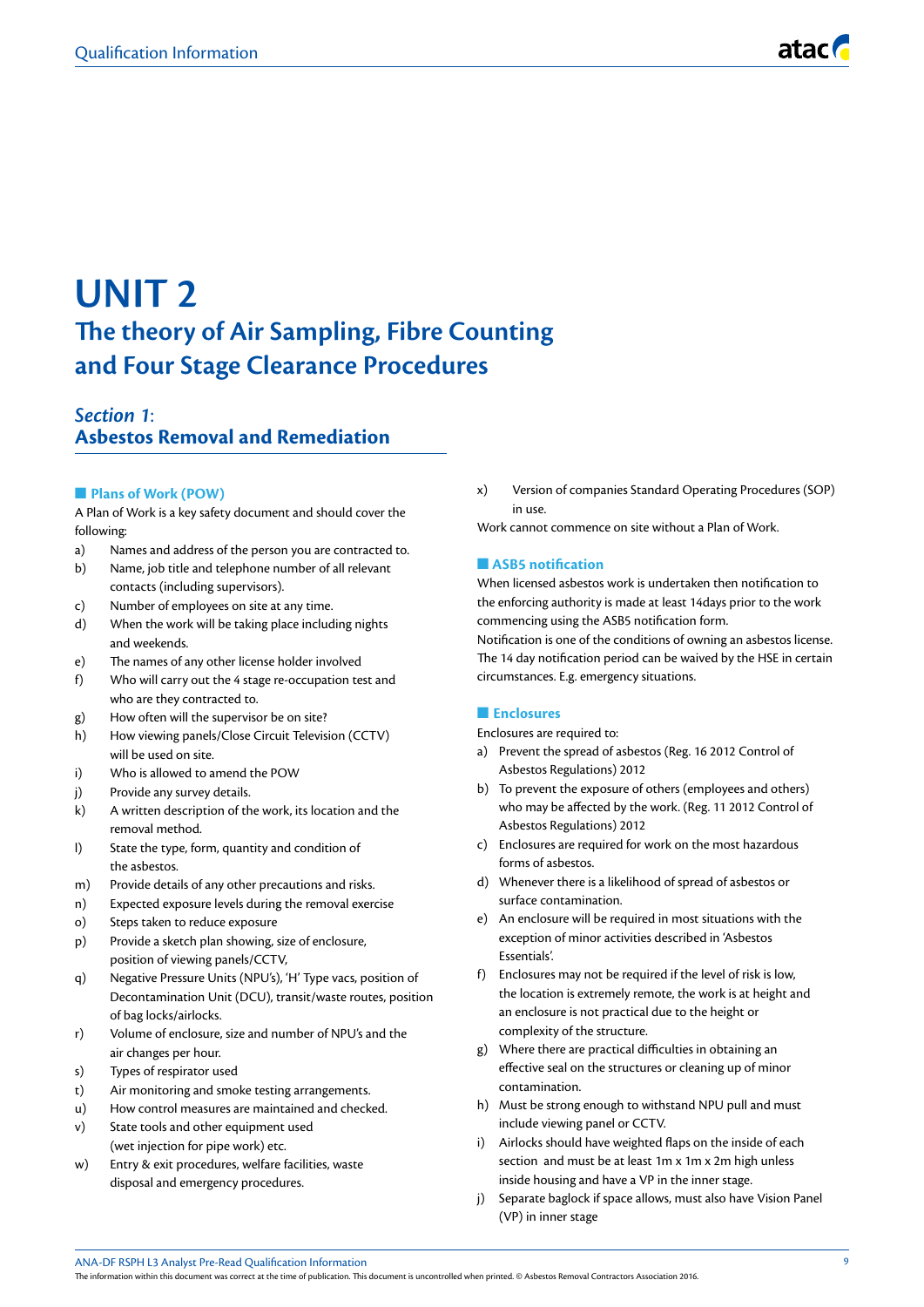# Qualification Information

- k) Three part warning notice on front of airlock/baglock.
- l) Consideration to:
	- *i. Pre-clean and protection of plant etc*
	- *ii. Access provision*
	- *iii. Transit routes*

*iv. Other H&S risks eg heat stress, heights.* When checking against POW:

- *• Much can be done from outside the enclosure*
- *• Observe and validate against Plan of Work*
- *• Don't put yourself at risk*

### **n** Removal Techniques

The aim is to minimise exposure and prevent spread, so controlled wet removal is the key.

Dry stripping may be justified if fibre-release is otherwise controlled at source Local Exhaust Ventilation (LEV).

RPE should always be treated as the last line of defence.

Enclosures are about dealing with contingencies and preventing spread. Effective dust control is essential even though an enclosure is in place.

AIB should be removed whole if possible or with minimal controlled breakage.

Wet injection is the most effective way of controlling fibre release but operatives must be trained.

Wrap and cut methods are also acceptable but must be planned first.

#### *Wet Removal (Injection)*

There are a number of things that must be considered when wet injecting and these are listed below:

- Adequate soak time required
- Appropriate needles required
- Multi-point needle systems, at low pressure
- Proper dilution of wetting agent

### *Wet Removal (Spray)*

This method of fibre control is used where injection is inappropriate. Spraying will generally wet the outer surface with minimal penetration but can be used in conjunction with other dust controlled techniques on:

- Thin sprayed coating.
- AIB removal
- Debris

### *Other Fibre Control Options*

These include wrap & cut and glove bags.

Local exhaust ventilation (shadow vacuuming) can be used in conjunction with mist spraying on AIB.

Hydration gels used for textured coating removal.

Enhanced air management or better air flow is a very effective way of keeping fibre levels down during asbestos removal.

Encapsulation coating / injection is used where the asbestos is being left in situ but does make the asbestos insulation safer.

#### *Blast Methods*

Blast methods are not used for the removal part of the job but can be very effective when used to clean difficult surfaces such as porous concrete. Spray coating, lagging residue, boiler room walls are examples.

Examples of the types of blast methods are:

*• TORBO which is "The original dustless blasting solution" - blast abrasive mixture (80% blast media and 20% water) and extra water is metered as required*

*• Quill the "Precision dustless blasting system combines the simplicity of conventional dry blasting with the effectiveness of ultra high pressure jetting without the associated hazards and complications"*

*• Ice blasting which is similar to Quill but uses dry ice as the blasting media.*

The blasting medias vary depending on what system is used. Examples of which are: garnet /silicates/glass beads/ice.

The final finish is very good 'back to brick and slab' according to the manufactures. But It all needs to be cleaned up Including all the blasting media.

The problems with the systems are suitability of area for visual afterwards e.g. excessive moisture

The men carrying out the work may need air fed respirators for protection as excessive moisture may destroy the paper based filter normally used. There may also be a problem with excessive noise and hearing protection is usually mandatory on this type of work.

#### **n** Decontamination

See Unit 4 for details.

# *Section 2*: **Fibre Counting and Air Sampling**

# **Phase Contrast Microscopy (PCM)**

The PCM method has been used since mid 1960s. It depends on difference in the refractive Index between particle and filter mountant (eg triacetin).

The PCM method was chosen because it is cheap, quick and easy, but…..

- Many fibres are too fine to be resolved
- No fibre identification possible
- Subjective interpretation of rules
- Poor accuracy and precision at low levels

# **Fibre Counting**

A membrane filter is used made up of mixed cellulose ester. (eg Millipore)

Air is then drawn over filter via sampling head for the allotted time period necessary for that sample.

The filter is then cleared using acetone vapour.

The filter is mounted onto a glass microscope slide using triacetin.

# **Fibre Definitions – WHO Rules**

Below are the World Health Organisation counting rules used at present.

- a) Length > 5  $\mu$ m; Width < 3  $\mu$ m; L: W > 3:1
- b) Touching particles count fibre as if particle does not exist
- c) Take 'average width' along the length of the fibre
- d) Area of particulates and/or fibres ≤ one eighth of area subjective estimate
- e) Split fibres count as single fibre
- f) Bundles count fibres if distinct

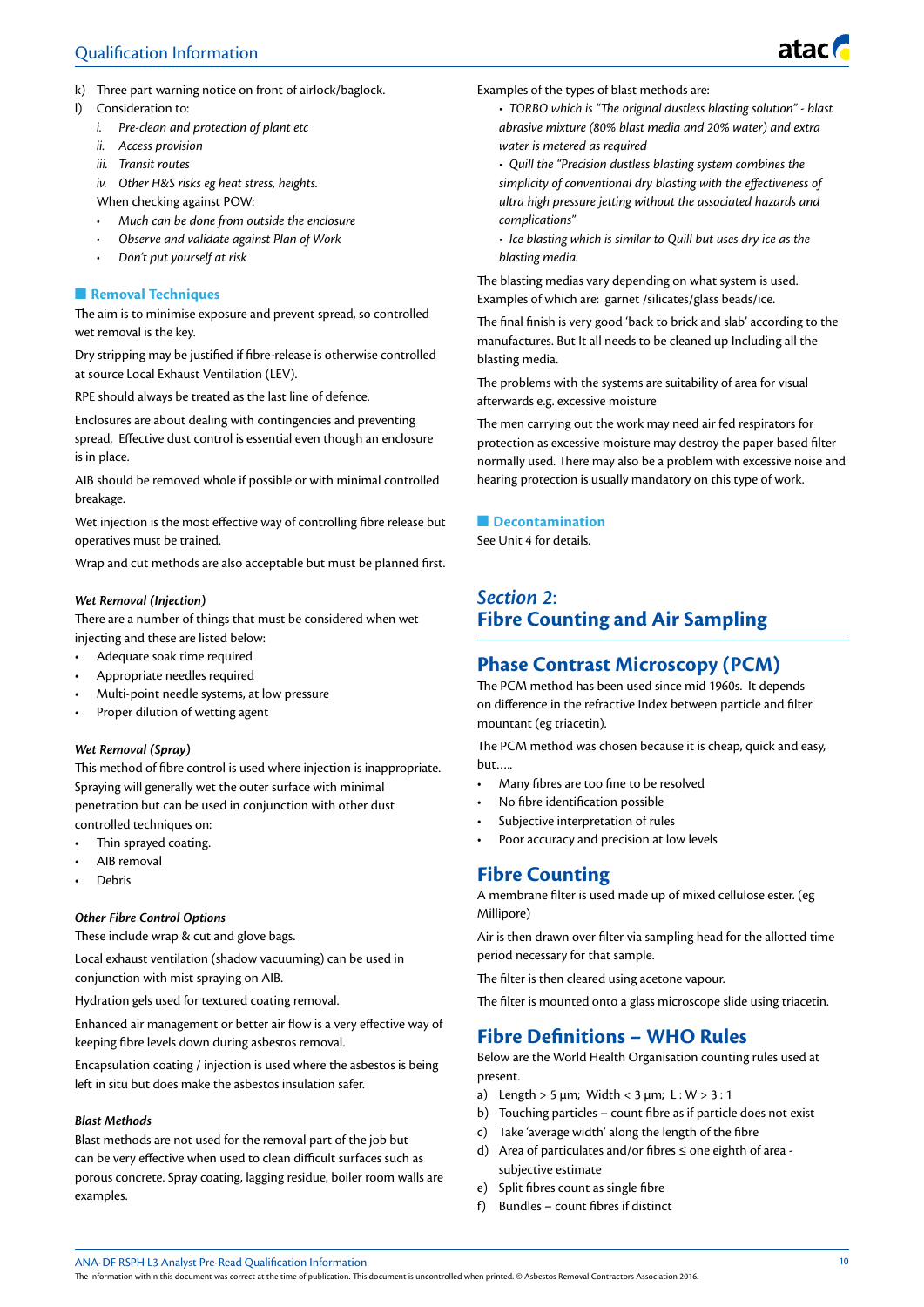# **Phase Contrast Microscopy (Technique)**

This technique is used to make small, colourless, transparent objects visible (particularly at the limit of an optical microscope).

Phase contrast converts small phase shifts, introduced by the difference in RI between sample and liquid, into visible differences in the brightness of an image.

#### **n** Setting up a microscope

Listed below are the requirements for setting up a microscope:

- a) Kohler or Kohler Type illumination
- b) Focussing of phase telescope
- c) Walton-Beckett graticule
- d) Stage micrometer
- e) HSE/NPL test slide

#### **n** Specification for a microscope

The specification starts with the microscopes ability to produce Koehler illumination. It does this by using a sub-stage assembly incorporating an Abbe or achromatic phase-contrast condenser in a centring focusing mount. The phase contrast centring adjusting must be independent of the condenser centring mechanism.

A 40x positive phase contrast objective with a numerical aperture of 0.65-0.70 and phase ring absorption range of 65-85% is also necessary.

Compensating eyepieces, preferably wide field, to give a total magnification of the microscope of at least 500x must also be in place.

With the eyepieces at least one eyepiece shall be independently focusing from that of the microscope, whilst the right hand eyepiece shall have a Walton-Beckett graticule engraved upon it.

# **Koehler Illumination**

Koehler illumination is the procedure for setting up and adjusting the microscope to achieve the best possible combination of contrast and resolution. This system is used to provide illumination of variable area and aperture which is accurately centred to the optical axis of the microscope.

### $\blacksquare$  **Achieving Koehler Illumination**

Firstly, adjust the inter-pupilary spacing of the eyepieces to suit your eyes, which is best done by first focusing on an object on a slide. Use a previously mounted and counted slide, NOT any of the calibration slides provided for setting up the microscope.

The condenser will usually have settings of 0, 10, 20, 40 100 (or Ph1, Ph2, Ph3, Ph4, etc.) These indicate the annuli corresponding to the magnification of the various objectives. '0' is for 'open' or bright-field illumination

Set the sub-stage condenser to '0' setting and move it up to its highest setting beneath the microscope stage just not touching the slide. The markings may vary, but the objective will always be marked with the phase annulus that it is to be used with e.g. '10' correspond with 10x objective and '40' corresponds with 40x objective

Place the 10x objective in place for use with the '0' phase (bright field) annulus. Focus on the slide deposit and adjust the lamp brightness to a comfortable level and then close the field iris and focus its image by adjusting the condenser focus via the control beneath the microscope stage.

At this point centre the image of the field iris by using the centring adjustments provided to the field iris (or for some microscopes to the sub-stage iris).

Then open the field iris until the field of view is just fully illuminated, but no further.

When this has been done turn the phase ring to 10 or pH1.

turning the telescope body.

To check the phase rings you replace one of the eyepieces with a phase telescope. At this point you should be looking at the back focal plane of the objective and you should see a dark phase ring objective. It will be necessary to focus the phase telescope which is achieved by

Then close the aperture or sub-stage iris, seen in the back focal plane of the objective, by using the phase telescope to about two thirds of the diameter of the back focal plane.

Ensure that the dark phase ring and bright phase annulus are concentric (i.e. lie centrally within). Use adjustment screws or by manual manipulation of the phase annuli only. Do not move the substage condenser, as appropriate for that microscope. Then replace the telescope with the eyepiece to restore the image of the sample.

Then ensure that the image of the field iris is just out view.

At this point Koehler illumination has now been achieved.

Then adjust focus and lamp brightness if required. Adjust focus and lamp brightness if required and ensure that the field iris is open sufficiently for it to be JUST outside the field of vision at all times during fibre counting.

During the process of setting-up, checking and slide counting the focus of the field iris should be refocused between each slide.

# **Walton-Beckett Graticule**

This graticule is specified in the method and it should be placed in the focusable eyepiece and brought into sharp focus.

The graticule must to be between 98 and 102 microns and calibrated at 50 x 2 microns. Place the micrometer onto the stage and locate the 'target' area (can be located more easily under 10x magnification).

Superimpose the image of the stage micrometer over the graticule and read the diameter from the stage micrometer to the nearest micron. The left hand edge of the 'target' should be placed over the 0 value. The value of the graticule taken from the number/line beneath the right hand edge.

The diameter of the graticule should be between 98 and102microns, if not the graticule cannot be used.

# **HSE Test Slide**

The slide contains lines that are shallow v-shaped grooves made by engraving with diamond stylus and then reproduced in plastic replicas.

Extra weight on stylus increases depth and width of lines. There are:

- Aspect ratio (width : depth) =  $10:1$
- Width of band 5 is 0.44 μm
- but finest visible fibres are 0.2 0.3 μm (depends on difference in RI)

New (Mark 3) slides may be either

- Band 4 (red label)
- Band 5 (green label)

Place the HSE test slide onto the stage then locate the 'Tram Lines' which run across the slide and hold the bands to be viewed. This can done by focusing onto the slide surface and gently focusing up and down until the lines come into view whilst gently moving the slide in either X or the Y direction.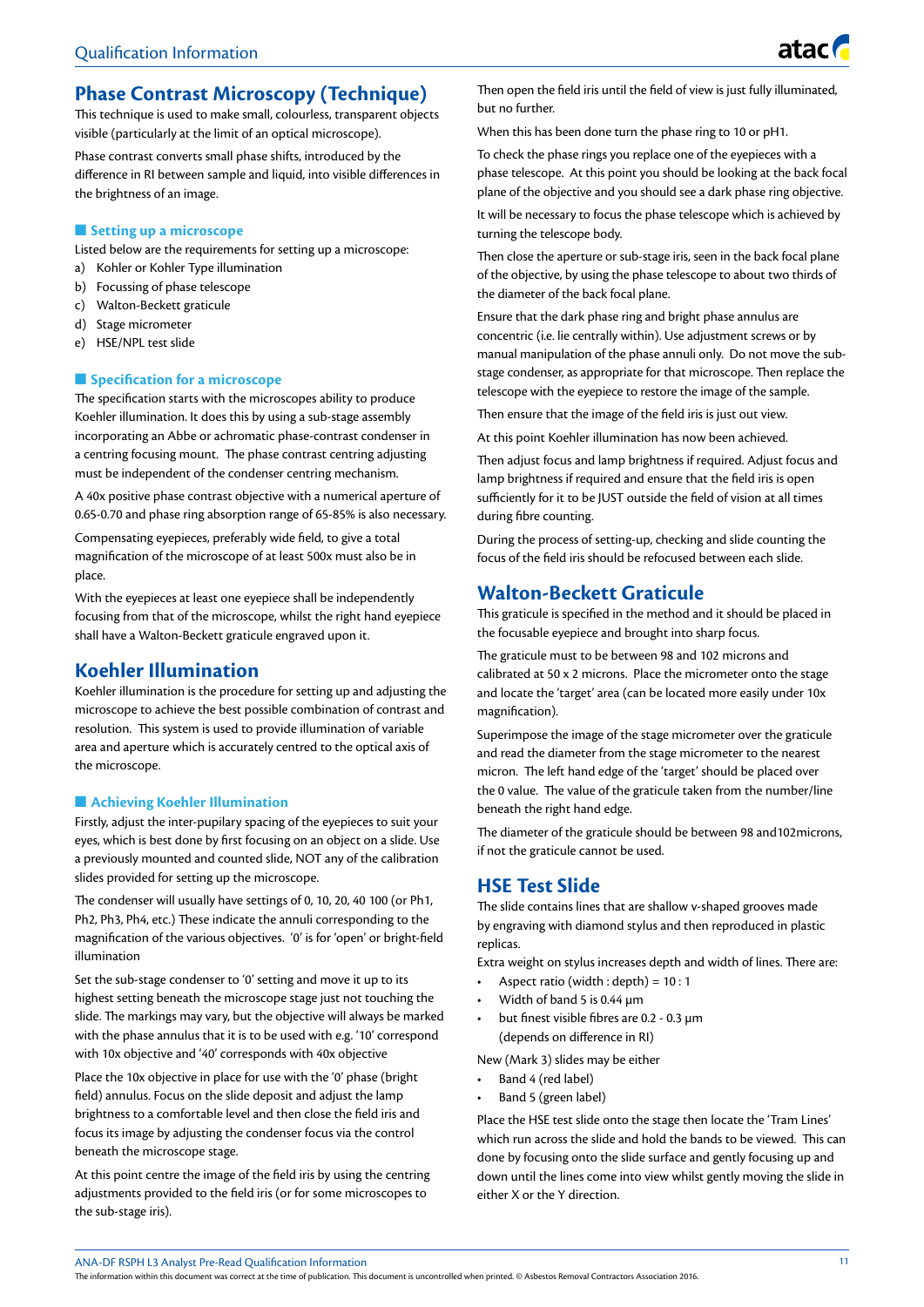



# **HSE Test Slide**

There is a Handy Tip! - Once the bands have been located the analyst may record the position of these bands from readings given on the x-y stage.

If the analyst has difficulty in locating thebands, view the Test Slide under 10x magnification but The bands and tram lines will be seen as light upon a dark background.

The first set of bands of lines to viewed will be found to the left of the slide adjacent to a set of lines (3 in number) which are of the same thickness as those of the tram lines. There is another set of these lines at the right side of the set of bands.

Obtain the sharpest focus on the first set of bands refocusing the field iris and if necessary adjust the brightness of the lamp if this helps to provide the sharpest image.

If Band 5 cannot be seen then the microscope is not sensitive enough and the analyst may under-count the number of fibres present.

If Band 6 or above can be fully seen then the microscope is too sensitive and the analyst may then over count the number of fibres present.

All test slides are now certified by the Health & Safety Laboratories (HSL) and should be checked and re-certified on a regular basis.

# **WHO Counting Rules**

A countable is defines as any object which is longer than 5µm with a width less than 3µm and a length: width (aspect) ratio greater than  $(>) 3:1.$ 

# **Graticule**

#### *HOW MANY COUNTABLE FIBRES?*

A countable fibre with both ends inside the graticule area counts as a single fibre.

A countable fibre with only one end inside the graticule area counts as half a fibre.

A fibre which passes through the graticule area but which does not have an end in the area is not counted.

There is no upper limit to fibre length.

A split fibre is taken to be one countable fibre if it meets the above definition otherwise it should be ignored.

A split fibre is defined as an agglomerate of fibres which at one or more points on its length appears to be solid and undivided but which at other points appears to be divided into separate strands.

The width of a split fibre is measured at the undivided part, not the split part.



Fibres in a bundle are counted individually if they can be distinguished and meet the definition above.

If no fibres can be distinguished, then the bundle is taken to be countable fibre provided that the bundle as a whole meets the definition above.

This means in most cases a bundle will not be countable.

If the width of the fibre varies along its length, a representative average width should be considered.

If more than one-eighth of the graticule area is obscured by an agglomerate of fibres and/or particles, the graticule area must be rejected as uncountable and another field is to be counted.

Where the filter contains too much particulate (greater than one eighth of the graticule area), the number of rejected fields should be counted and the result annotated accordingly if the number of rejected fields exceeds 10% of the counted fields.

If the analyst judges the slide to be biased or uncountable this should also be noted on the final report.

Graticules areas for counting are chosen at random within the exposed filter area to avoid bias in counting.

Where bulges of resin, for example, are seen on the fibres, the average diameter of the fibre should be taken.

Fields lying within 4mm of the filter edge (or 2mm of a cutting line) should not be counted.

Fields should also be rejected if a filter grid line obstructs all or part of the field of view.

The microscopist judges that fibres are so obscured that they cannot be counted reliably.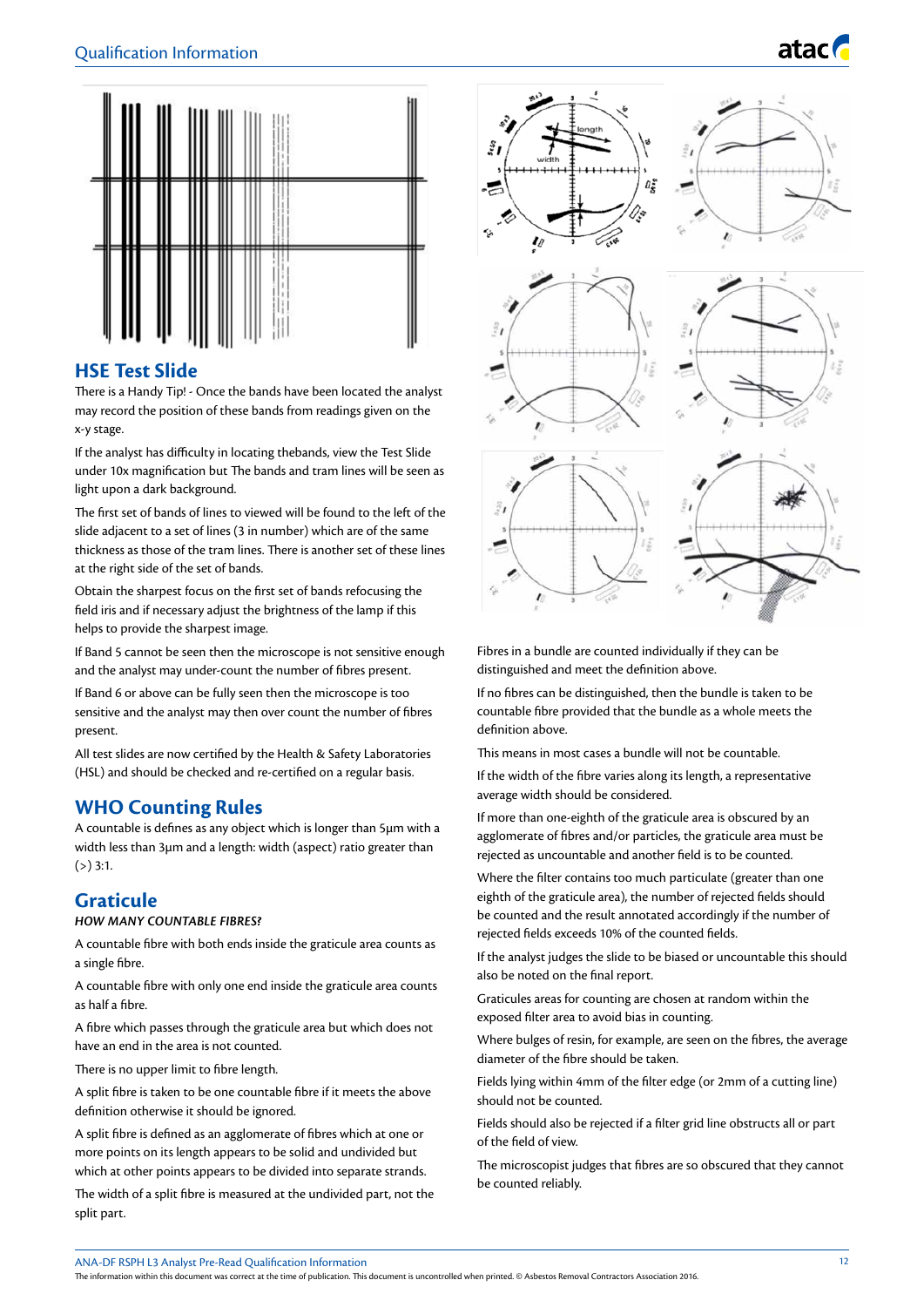# Qualification Information

In the case of compliance air testing: at least 100 fibres must be counted or 100 graticules inspected which ever is reached first.

And at a minimum at least 20 graticules must be inspected even these contain more than 100 fibres.

For Clearance, background, leakage and reassurance testing 200 graticules must be inspected for a 480 litre sample volume (The current Regular Interlaboratory Counting Exchange (RICE) scheme rules specify 100 fibres or 200 fields, whichever is reached first, with a minimum of 20 fields).

# **Calculations**

Density is expressed as f/mm2 (no volume required).

Concentration is expressed as f/ml of air (volume required).

Remember - f/cm3 is the same as f/ml.

There are two ways in which results of fibre counts are expressed, firstly as fibre density on the filter in fibres/mm2 .

This would be used for example for RICE slides or internal quality control slides where we do not know (or are not interested in) the actual sampled volume of air and we only want assess a counters ability to produce an accurate result.

We need to calculate the observed graticule area from the measured diameter.

Graticule area,  $A = \prod d^2$ 4

where  $d =$  measured diameter of the graticule in millimetres,

- therefore we need first to convert our measurement made in microns
- $\Pi$  = pi = 3.14
- $d = 100 \mu m = 0.1 mm$ 1,000
- Hence  $A = 3.141 \times 0.12$ 4

So  $A = 0.00785$  mm<sup>2</sup>

If the graticule diameter is measured and found not to be exactly 100 µm then the area must be calculated as above using that measured diameter.

### **Q: Calculate the graticule area corresponding to the measured diameter for the following**  $(A = \Pi d^2)$ :

| $\bullet$ | Diameter $(\mu m)$ | Area $(mm2)$ |
|-----------|--------------------|--------------|
|           | 98                 |              |
|           | 99                 |              |
|           | 100                | 0.00785      |
|           | 101                |              |
|           | 102                |              |

#### **n** Calculations – Fibre Density

The total area examined is then the number of graticule areas counted multiplied by the number of graticule areas.

• Density = (No. of Fibres)

(No. of Fields x Graticule Area)

Expressed as f/mm<sup>2</sup>

• e.g. for a slide with 102 fibres counted in 41 fields, and a graticule diameter of 102 µm, (A=0.00817mm<sup>2</sup>), the fibre density would be;

 $Density = 102 = 304.5$  $(41 \times 0.00817)$ 

• e.g. for a slide with 32 fibres counted in 200 fields, and a graticule diameter of 100  $\mu$ m, (A=0.00785mm<sup>2</sup>), the fibre density would be:

**Density =**  $32 = 20.4$  $(200 \times 0.00785)$ 

#### **Q: Calculate the following fibre densities**

- 1. Fibres counted  $=11$ , fields  $= 200$ and graticule diameter = 98µm
- 2. Fibres 63, fields = 200 and graticule diameter =  $102\mu m$
- 3. Fibres = 100.5, fields =  $84$  and graticule diameter = 100µm

Limit of Quantification (LOQ)

 $LOD = 0.01 \times 200 \times 480$ (No. of grats. x Vol.)

Or for the calculator finger:

 $= 0.01 \times 200 \times 480 \div$  No. grats.  $\div$  Volume

Based upon samples being evaluated in an environment free from contamination, otherwise the LOQ may differ

| Sample Volume | No. of Fields | $LOD$ $f/ml$ |
|---------------|---------------|--------------|
| 480I          | 200           | 0.01         |
| 40I           | 200           | 0.12         |
| 40I           | 100           | 0.24         |

Based upon samples being evaluated in an environment free from contamination, otherwise the LOQ may differ

#### **n** Calculations – Concentration

Alternatively, we can express the amount of fibres as a concentration in fibres/ml.

We need to know the observed filter diameter (D) in millimetres and the sampled volume (V) in litres.

The Analysts' Guide states;

$$
\bullet \qquad 1,000 \times N \times D^2 = f/ml
$$
  
 
$$
V \times n \times d^2
$$

Where:

- $N = No.$  fibres
- D = Diameter of exposed filter(mm)
- V = Volume (l)

n = Number of graticules

 $d =$  Diameter of graticule( $\mu$ m)

#### **Q: Calculate the concentration of fibres from the following data:**

Fibres = 16.5, fields = 200, exposed filter dia.= 22.5mm, graticule diameter = 102µm and volume 480l

#### **Q: Calculate the concentration of fibres from the following data:**

Fibres = 23, fields = 200, exposed filter dia. = 23.7mm, graticule diameter = 98µm and volume 480l

#### **Q: Calculate the concentration of fibres from a personal test based upon the following data:**

Fibres = 17, fields = 100, exposed filter = 22.5, graticule diameter = 100µm and volume 40l

*What is the limit of detection for this test?*

*How would you report the above result?*

- Results to be reported as:
- Below 0.01 f/ml =  $<$  0.01f/ml
- 0.010 to <0.015f/ml = report to 3rd decimal place

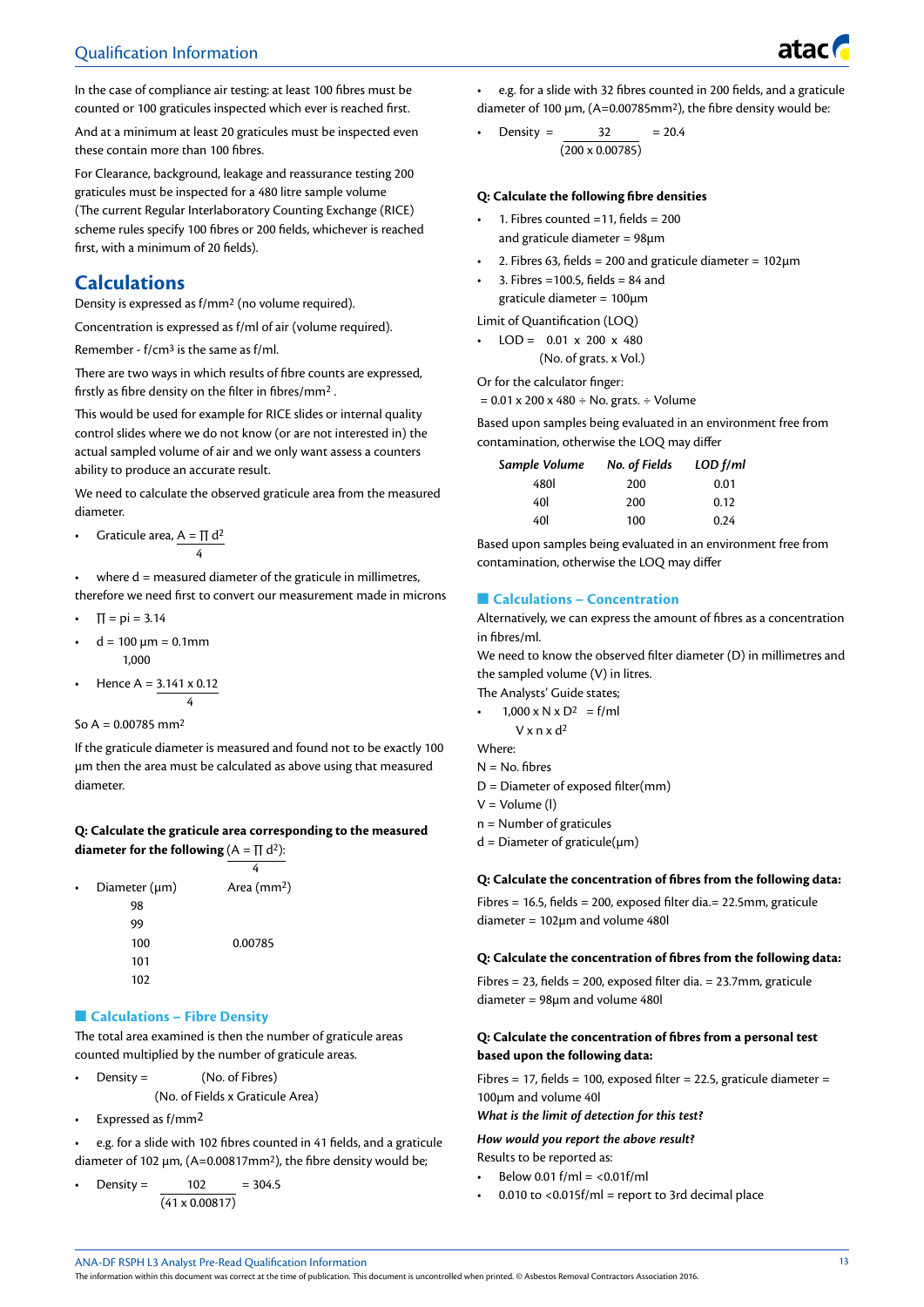- $>0.015$  f/ml = report 0.02, 0.03 etc. as appropriate
- When a result comes to exactly a mid-point value
- i.e. 0.25, then the number should be rounded either up or down to the nearest even number

#### **n** Limitations of the method

This method of fibre counting can lead to large inter observer differences in results.

Tests have repeatedly shown large differences between;

- laboratories apparently using the same method
- between counters within the same laboratory
- between results from counters at different times

Counting precision depends on the number of fibres counted and the uniformity of the fibre distribution on the filter.

Microscopists generally undercount dense deposits.

When sampling fibres in atmosphere relatively free from interfering particulates, the density range for optimum accuracy should be in the range of 100-650 fibres mm2, but can be stretched to 1000f/mm2

Densities above this may result in under estimates.

In mixed dust situations, the presence of other fibres and particles may interfere with the accuracy of results.

# **Quality Control**

The external scheme (RICE) is administered by Health & Safety Laboratories (HSL) and compares different counters at different laboratories.

Internal scheme

- 1. Reference slides
- 2. Replicate counts

With the Regular Interlaboratory Counting Exchange RICE scheme a Category I laboratory is one where > 75% of reported results are in band A (range of results to be within 0.65 - 1.55).

A Category II laboratory is one where >75% of results are in either band A or B.

Otherwise Category III – classed as "unsatisfactory".

The sources of possible error can be attributed as follows:

- a) Equipment microscope, graticule
- b) Materials membrane filters
- c) Operator
- d) Sampling
- e) Environment

### **Equipment**

Clearly the optical performance of the microscope is of paramount importance. At the start of each counting session, check:

- a) Condenser focus and centring
- b) Phase ring alignment
- c) Graticule diameter
- d) HSE Test Slide performance

Before each slide, quickly recheck the condenser focus and centring.

# **Maintenance of Equipment**

Microscopes must to be serviced every year.

Master flowmeter to be calibrated yearly.

The Rotameter/flowmeter to be calibrated monthly.

Sampling pumps to be calibrated every 6 months.

Tally Counters to be calibrated every 6 months.

Stage micrometer to be calibrated every 6 months.

Master stage micrometer to be calibrated every 5 years

#### **Naterials - Filters**

Particularly when working at the limit of detection blank filter fibre levels may be quite significant and therefore checked for each new batch of filters by selecting 4 filters from each new batch (or a minimum of 1% from larger batches).

Typical levels of blanks should not be more than 3 fibres per mm2 or 2.5 fibres per 100 fields.

Field blank - subjected to site treatment normally for each job.

#### **n** Materials - Liquids

Acetone and triacetin should be checked periodically to ensure that they are free of contaminating particles and that the triacetin is not breaking down due to hydrolysis (odour of acetic acid).

#### **n** Operator

Inter and Intra-laboratory counting performance checks are essential. External schemes such as RICE check that laboratories are all counting to the same standard.

Internal schemes are needed to check the performance of individual operators and should be based on a proportion of work slides as well as reference slides.

#### $\blacksquare$  Sampling

Errors in sampling mostly be derived from inaccuracies in the measurement of flow rate and (to lesser extent) sample times. Contamination of filters can potentially be introduced by the use of dirty filter heads and O-rings. These must be cleaned after use and before reloading. As a check, one filter head in 25 should be loaded and taken to the sampling site but not used. It should then be mounted and counted as a blank to check for the absence of contamination.

The blank count should typically not exceed 2.5 fibres per 100 fields.

#### $\blacksquare$  **Environment**

When sampling and counting on site it is important to undertake air tests to ensure that any airborne fibres in the area set aside for microscopy are not likely to contaminate the filter and enhance the overall results.

Filters should loaded and unloaded in a clean environment to reduce the risk of contamination.

Obtaining accreditation under ISO 17025 for the test procedure further ensures that the level of training, the quality of equipment and materials, and the implementation of internal and external quality schemes (e.g. RICE) will provide results of the highest quality and consistency for that test methodology.

Counting audits where a counters result is checked by another approved counter(s) also gives another means by the quality of issued results can be maintained/checked.

A United Kingdom Accreditation Service (UKAS) accredited laboratory must keep counted slides for 6 months after being analysed. A UKAS accredited laboratory must keep all documents associated with analysis for 5 years.

If the analysis was in relation to personal/compliance sampling then these documents must be kept for 40 years along with the main medical records for that individual.

ANA-DF RSPH L3 Analyst Pre-Read Qualification Information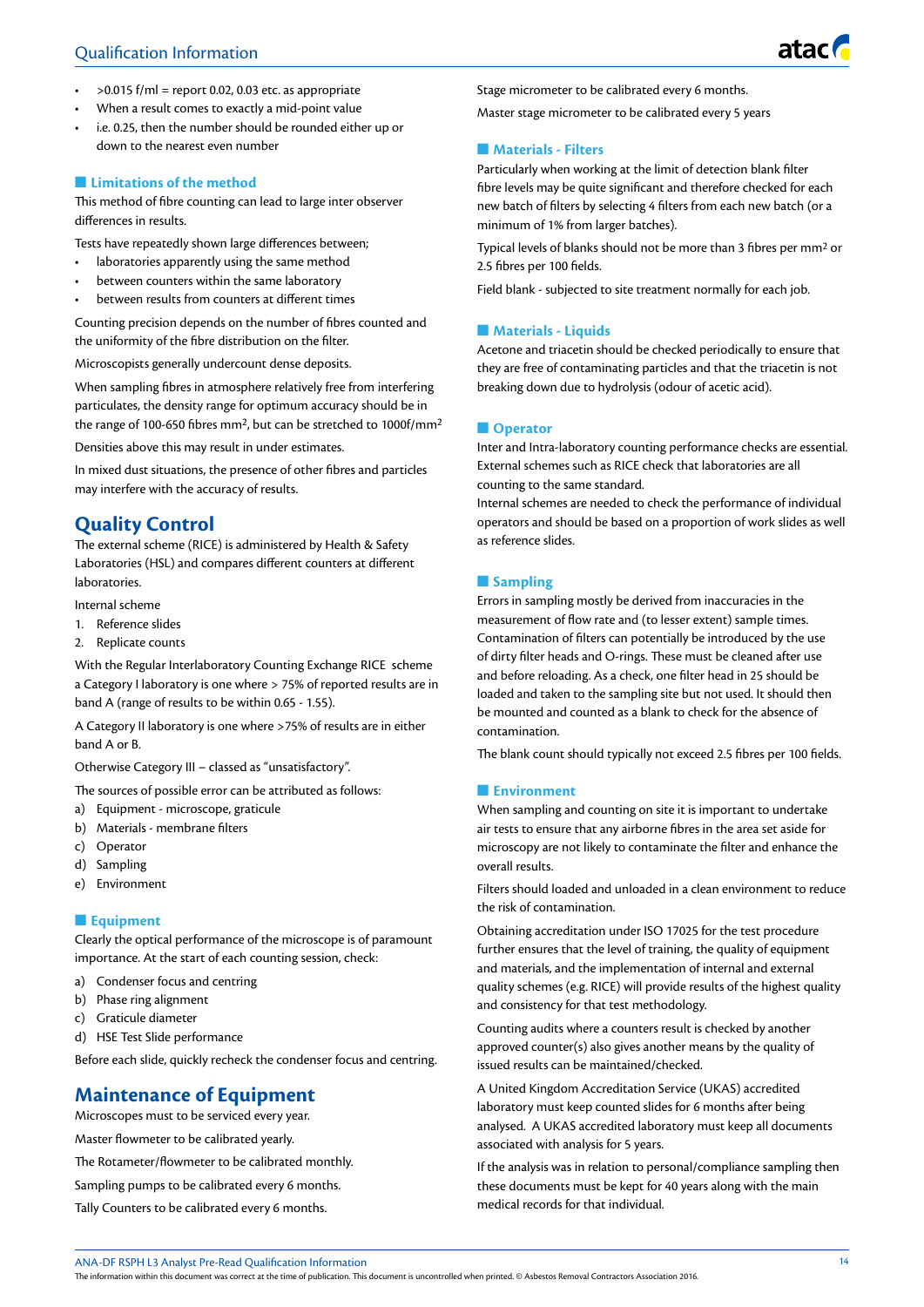

# **Air Sampling Procedure**

Samples are taken by drawing of a known flow rate of air through a filter for a measured time collecting airborne particles.

The filters are then prepared for examination under the microscope.

A known fraction of the filter is examined using 500x phase contrast microscopy and counting fibres in accordance with given rules.

Open-faced filter holder fitted with an electrically conductive cylindrical cowl exposing a circular area of filter at least 20mm in diameter.

The cowl should extend 1.5-3.0 times of the effective filter diameter to protect the sampling filter from the impact of large particles.

The exposed area/diameter of filter must be known and measured to the nearest millimetre  $(\pm 5%)$  for each type of cowl or O-ring in use.

# **Air Sampling – Membrane Filters**

The filters used should be 25mm in diameter with a printed grid. Printed grids are on the sampling side of the filter and will be in the same plane as the particles collected.

The filters must be of mixed esters of cellulose or cellulose nitrate, of pore size 0.8 to 1.2 µm (optically clear grade).

# **Air Sampling – Sampling Pumps**

Must have the ability to give a smooth airflow being capable of to be set to within ±10% for flow rates <2l/min and within ±5% for flow rates >2l/min. They must maintain this flow rate to within ±10% during the whole period of sampling.

# **Air Sampling – Flowmeters**

The flowrate ust be measured by a working flowmeter (aka rotameter), sufficiently sensitive to be capable of measuring the appropriate flow rate to within the values specified (±5% or 10% of required value). This has been calibrated against a primary standard (up to 16 l/min is permitted).

# **Air Sampling – Equipment**

Under normal operating conditions, small changes in temperature and/or pressure will only make small difference to the uncertainty. With Temperature changes of 30°C between calibration and use will affect flow rates by about +5% .

Pressure changes of +40 millibars between calibration and use will affect flow rates by about -2%.

# **Air Sampling – Procedure**

The equipment used is as follows:

- a) Acetone/triacetin hot block method
- b) Slides: conventional type: i.e. approx. 76mm x 25mm and 0.8mm to 1.0mm thick
- c) Coverslips 25mm diameter or about 25mm2
- d) must be Size 1.5 (or 0.16) to 0.19mm thickness.

Filters must be loaded in a clean atmosphere using tweezers to prevent possible contamination. Use a 'dummy' filter to set the flow rate of the pump to the required rate, where possible to produce a fibre density of 100-650 fmm2; although this can be extended up to 1,000 fmm2.

The filter is then capped and taken to the sampling point. At the start of the sampling period, the protective cap must be removed from the filter holder, the pump started and the time noted. Flow rate should be measured and recorded at the start and end of the sampling period.

The sampling period must be measured to within ±2.5%.

The average flow should be calculated.

Where there are variations in flows between the start and the finish of the sampling period should not exceed  $\pm 10\%$  or the sample shall be rejected.

It is important to the test result that:

- a) flow rates are set and recorded as accurately as equipment permits
- b) time of sampling is recorded as accurately as equipment permits
- c) temperature and pressure are recorded as accurately as equipment permits.

# **Sampling Situations**

Types of Static sampling:

- a) background (e.g. prior to work beginning)
- b) leak (at the start of work) often with reduced volume
- c) pre-entry enclosure checks?
- d) clearance (with dust disturbance)
- e) reassurance (post removal of enclosure)

# **Personal sampling**

- a) compliance with Control Limits
- b) health surveillance exposure records
- c) check suitability of RPE
- d) check effectiveness of controls (eg wet stripping)
- e) future risk assessments

# **Background and Reassurance:**

- a) Distribution of measurement points should cover likely sources of fibres and areas of frequent occupation.
- b) To achieve the quantification limit (0.01 f/ml) each measurement must be from a total of at least 480 litres in volume.
- c) Fewer measurements may be generated for sampling for certification of reoccupation

# **Leak Testing**

- a) Determines whether the integrity of the enclosure
- b) Supports initial smoke test and frequent visual inspections of enclosure during removal work
- c) Sample locations
	- *i) by airlocks and baglock*
	- *ii) near NPU exhaust*
	- *iii) in (or near) occupied areas*
	- *iv) by vulnerable areas*

# **Flow rates and volumes**

- a) flow rate as high as possible (up to 16 l/min)
- b) sample volume up to 480 litres if possible
- c) short sample time needed to take rapid action if needed
- d) Sample at head height (approximately)
- e) No dust disturbance (outside the enclosure)

# **Personal Sampling**

Locate on the lapel within 200mm of breathing zone on higher concentration side. Ask the operative if he is left-handed / righthanded. The sampling head must be away from exhaust from RPE and ensure that sampling tubing will not snag in use. The sampling head must point downwards and measure concentrations not corrected for protection factor for RPE. Compliance samples must be at 1 l/min over 4 hours. Other personals at suitable flow rate and time may be used.

ANA-DF RSPH L3 Analyst Pre-Read Qualification Information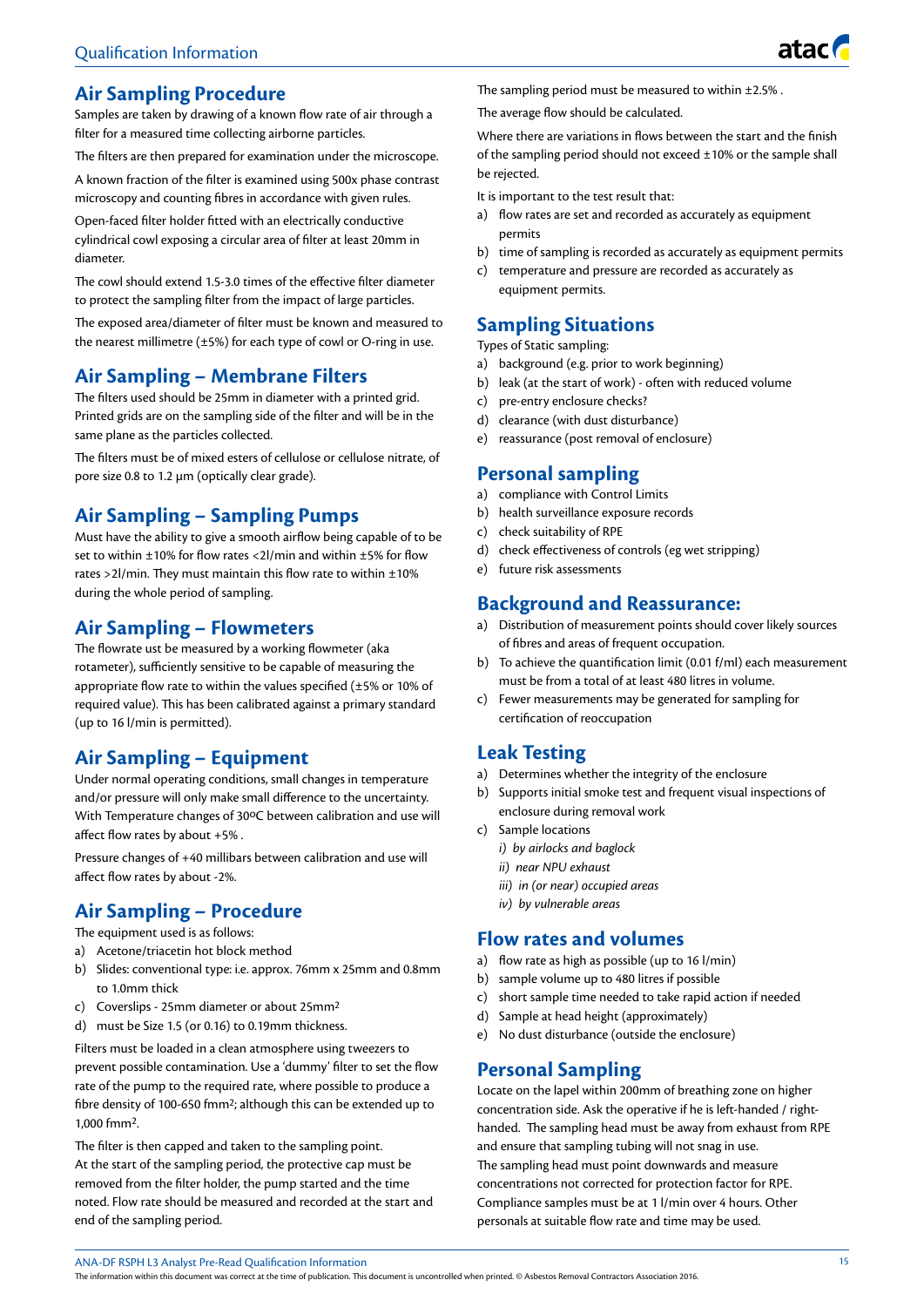# **Sampling for Site Reoccupation Certification**

Sampling for site reoccupation only takes place when the enclosure is dry and a visual inspection confirms free from debris and dust. Sampling equipment to be distributed throughout the enclosure with at least half the samplers close to, or underneath where the asbestos was removed.

# **4 Stage Clearance Procedure:**

Sampling heads should be located at a height of between 1-2 m from the floor, filter holders pointing downwards. In tall enclosures (e.g. vertical pipework or lift shafts), samplers should be placed at representative heights.

There must be at least two measurements (unless the volume of the enclosure is less than 10m3, in which case one is adequate).

With that overriding condition, the number of samples should be at least, the integer next below (A1/3 - 1) where A is determined as follows;

If the enclosure is less than or equal to 3m in height, or in enclosures which are higher than 3m but where exposure is likely to be at ground level only, A is the area of the enclosure in square metres.

In other cases, A is one third of the enclosure volume in cubic metres; if there are large items of plant (such as boilers) in the enclosure, their volumes may be subtracted from the enclosure volume before calculating A.

Each measurement must of a sample volume of at least 480 litres.

**Q: An office has AIB ceiling tiles. The enclosure measures 20m by 30m. What is the minimum number of samples that can be taken during clearance?**

**Q: An enclosure to a boiler room measures 30m by 25m with a height of 8m. What is the minimum number of clearance tests required to be taken by the analyst?**

It is permissible to achieve a measurement by pooling two or more simultaneous or consecutive samples to give a total of at least 480 litres.

Pooled samples should be taken within 1m of each other and are regarded as a single measurement with the volume and fibre counts being pooled together.

When pooling samples the fibre count and the volume sampled will be combined.

The other parameters remain the same for each test i.e. filter area, graticule area, and number of graticules counted. Where a differing number of graticules and fibres are counted from each sample then these must be brought together under a common denominator e.g. for compliance monitoring to Control of Asbestos Regulations 2006 where 100 fibres are counted in 91 fields and 101 fibres in 95 fields, then:

95 x 100 = 104.4 fibres in 95 fields 91

Therefore total number of fibres counted

 $= 104.4 + 101 = 205.4$  in 95 fields

# *Section 3*: **Procedures for Site Clearance**

# **The Legal Requirement**

The Control of Asbestos Regulations 2012:

1. Reg 17 – cleanliness of premises and plant 'every employer shall ensure that the premises where work was carried out are thoroughly cleaned'

2. L143 ACOP – "a thorough visual inspection to ensure all visible traces of asbestos and other dust and debris have been removed".

Completeness of removal of ACM and the presence of visible asbestos debris also presence of fine settled dust.

L143 ACOP – 4 stage clearance and Certificate of Reoccupation.

# **Stage 1 – Site Inspection**

Check Plan of Work

- a) Is there one on site?
- b) Is it specific to the work and accurate?
- c) Does the plan match the site set up?

Check DCU is connected, clean and working then Inspect general condition of enclosure including sheeting, airlock flaps notices. Check the negative pressure unit on and working and the routes from airlocks/baglocks to skip and DCU are clearly marked.

Check for presence of obvious asbestos debris by Inspecting the enclosure through viewing panel looking for waste, debris, adequate lighting, dry and non asbestos hazards.

# **Stage 2 – Visual Inspection**

CAR Reg 17 – cleanliness of premises and plant.

A thorough visual inspection to ensure all visible traces of asbestos and other dust and debris have been removed looking for:

- a) Completeness of removal of ACM
- b) Presence of visible asbestos debris
- c) Presence of fine settled dust

HSG 248 - repeats the above 3 requirements.

All stripped surfaces and enclosure must be inspected thoroughly and methodically by starting at first stage of airlock.

Use enhanced inspection methods such as a torch, screwdriver or mirror.

Check for areas sheeted out inside enclosure for signs of debris. Also check evidence of PVA sealant on stripped surfaces.

Any asbestos not being removed must be sealed and in good condition.

# **Plant Room Enclosures**

Areas to concentrate on when carrying out a visual inspection are as follows:

- a) Backs of pipes and vessels
- b) Support brackets and clamps on pipes and vessels
- c) Nuts and bolts or flanges and hatches of vessels and pipework
- d) Screw holes, or around nails and battens for AIB tiling
- e) Cable trays and conduits, especially if they have a metal mesh construction
- f) All horizontal ledges, shelves, window sills etc
- g) The undersides of boilers and tanks, either attached or loose
- h) Rough porous brickwork, eg breeze block and rough concrete
- i) Holes in walls etc, where pipes, cables or steelwork pass through

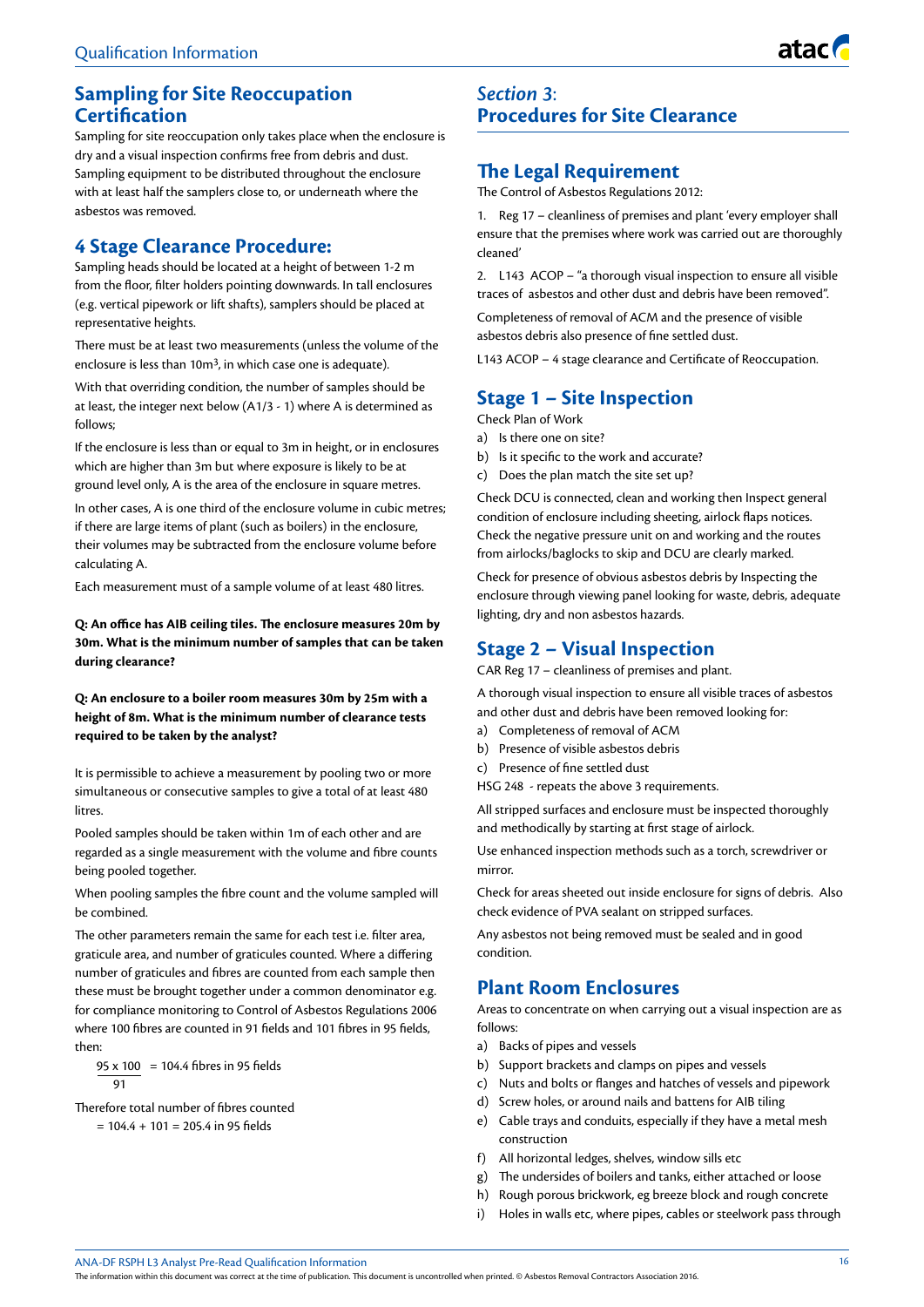# Qualification Information



- j) Drains, sumps and culverts
- k) NPU on during visual inspection
- l) Access to all areas in enclosure including high levels *i) tower platform or step ladder must be present if needed ii) torch or good lighting, scraper, mirror, wipes*
- m) All other equipment and waste removed before visual
- n) Area must be clean and dry
- o) Natural water may have to be accepted

# **Stage 2 – Problem Areas**

When carrying out stage 2 there may be problems such as:

### *Dirt floors.*

Remove top layer, inspect and then seal

'Limpet' on concrete or with bitumen layer

Inspect - and if not reasonably practicable to do more, then seal and continue.

#### *Wet areas*

Get plumber (under supervision) to fix leaks once area virtually clean and free of asbestos.

#### *Friable dusty surfaces*

Air test without sealant first; if it fails again, seal after inspection, but only on instruction by the analyst.

#### *ACM remaining*

Seal and make note in Certificate of Reoccupation.

#### *Factors affecting the visual process*

- a) Experience of the analyst
- b) The removal process ie blasting and problems associated with it
- c) Size of area
- d) Access equipment
- e) Time pressures
- f) Contractor

# **Stage 3 – Clearance Sampling**

The NPU is normally capped and then switched off before starting air sampling.

Enhanced dust disturbance methods must be employed such as:

- brushing is now required standard method
- with broom if  $> 20$  m<sup>2</sup>
- wafting clipboard, overalls or using hand is insufficient
- HSE found leaf blower was most effective method but hardly practical or realistic

Dust disturbance must be for at least 1½ minutes around each sampling pump.

Sample numbers based on enclosure size are as follows:

- whole number next below (A1/3 1)
- where A is area in m<sup>2</sup> or 1⁄3 volume in m<sup>3</sup> if height > 3m
- use 'area' if all exposure at floor level
- allowed to deduct volume of sheeted out plant,
- one sample only if volume  $< 10 \text{ m}^3$  (use pooled samples?)

The sample volume must be at least 480l per sample. Pooled samples within one metre of each other are accepted.

The enclosure cannot be removed until air test passed with at least 80% samples must be < 0.01 f/ml. None of the samples should be > 0.015 f/ml.

If <5 samples have been taken then all results must be < 0.01 f/ml. The 80% rule applies only if:

- at least 80% samples must be <0.010 f/ml
- none > 0.015 f/ml
- So if 4 samples or less, all results must be < 0.010 f/ml
- If 5 samples, 1 result can be between 0.010 and 0.015 f/ml
- If 10 samples, results can be between 0.010 and 0.015 f/ml
- And so on

# **Stage 4 – Post Removal inspection**

When the air test has passed and the enclosure has been removed a thorough visual must be conducted concentrating on and including transit and waste routes. Check for debris trapped in sheeting or under floor. The Type-H vacuum must be present during this process to deal with any potential dust or debris.

In worst cases, contractor may be required to reinstate enclosure!

Air sampling may be appropriate, or stipulated by client during the removal of the enclosure.

Once all 4 stages have been completed to satisfaction of the analyst the "Certificate for Re-occupation" can be issued to contractor and to client.

The inspection must be conducted by a 'Competent Person' with adequate training, qualification and experience and must be independent of contractor.

# **Hygiene Unit Inspection**

When the 4 stage reoccupation test is complete then the DCU must be tested.

A thorough visual inspection should be conducted together with air sampling in both the shower and dirty end section of the DCU.

You may use 1 sample with door propped open between the sections if floor area  $< 10$  m<sup>2</sup>. It must be clean and dry - stages 2 and 3 only. The inspection is not needed if the DCU is moved to another area on same site. Also the test is not needed if unit moved for security reasons.

ANA-DF RSPH L3 Analyst Pre-Read Qualification Information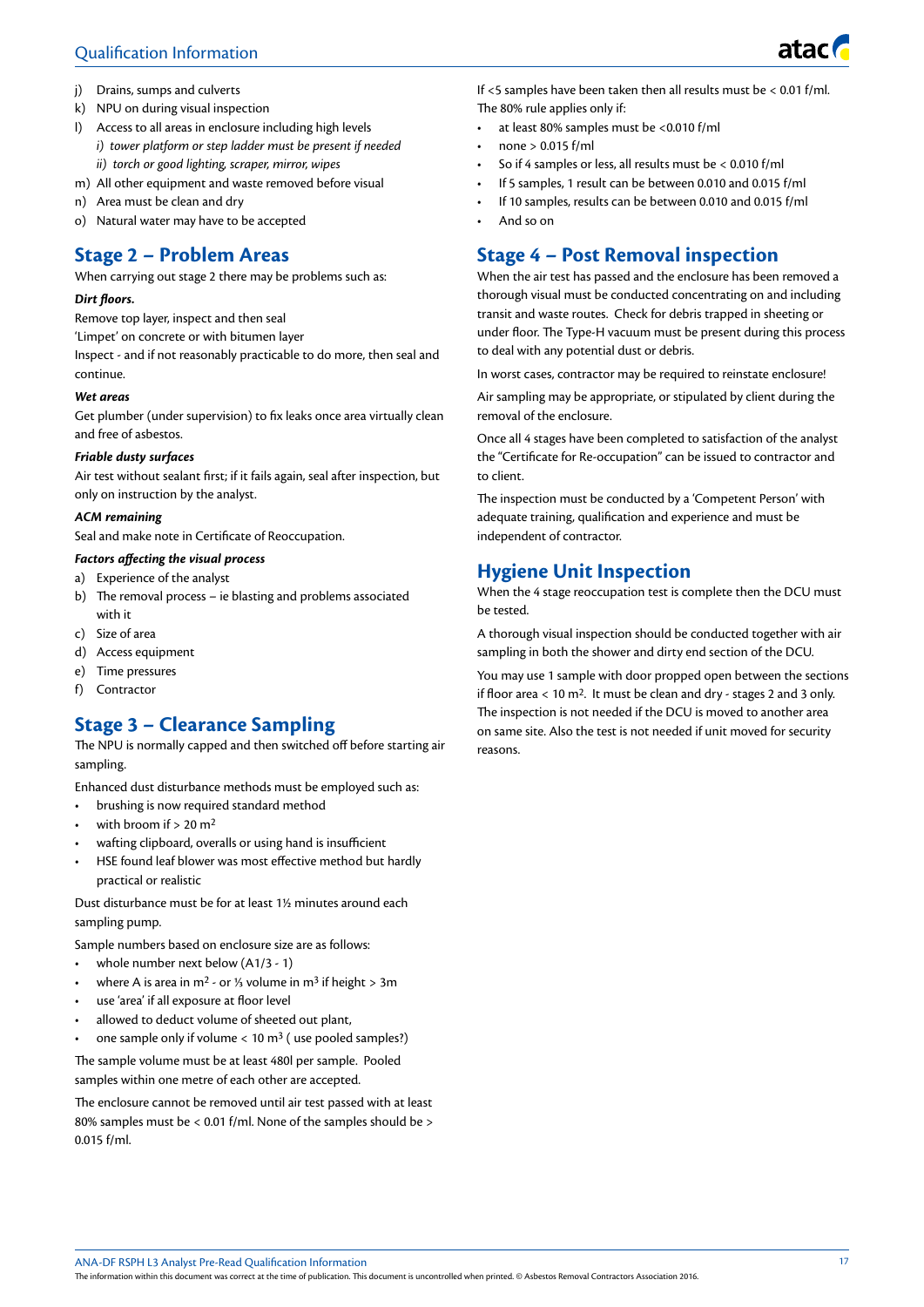# **Typical Questions from Unit 2**

- **Q1.** *List 5 things you would expect to see in a Plan of Work.*
	- A. Start and finish times
	- B. What is being removed?
	- C. Removal techniques in use
	- D. Who will be conducting the 4 stage reoccupation test?
	- E. Who is allowed to amend the Plan of Work?
	- F. A plan drawing of the work with transit/waste
	- routes, DCU location.
- **Q2.** *List 5 things you would expect to see on a working asbestos enclosure.*
	- A. Airlock/Baglock
	- B. Appropriate warning signs
	- C. Vision panels/CCTV
	- D. Working NPU
	- E. Type-H vacuum cleaners
- **Q3.** *What is the most appropriate removal technique for the removal of pipe work insulation?* Multipoint Needle Injection.
- **Q4.** *Give 2 examples when an enclosure for asbestos removal would NOT be necessary.*
	- A. If the work will generate fibre levels below Sporadic Low Intensity as defined. (0.6f/ml over 10 mins).
	- B. If it is not practicable to build an enclosure. E.g. remote location.
- **Q5.** *What is the WHO definition of a respirable fibre?*
	- A. A fibre that is >5microns in length.
	- B. A fibre that is <3microns in width.
	- C. A fibre with an aspest ratio of 3:1.
- **Q6.** *What is the purpose of the Stage Micrometer?*  To measure the Walton-Beckett graticule located in the microscope eyepiece.
- **Q7.** *What instrument would you use to check the phase rings on your microscope are in alignment?*  Phase Telescope
- **Q8.** *List 5 things you would expect to see on a fully operational Decontamination Unit (DCU).*
	- A. Dirty End and Clean End
	- B. Self closing doors
	- C. Warning sign on the Dirty End door
	- D. Gas Certification
	- E. Air test from the last time it was used.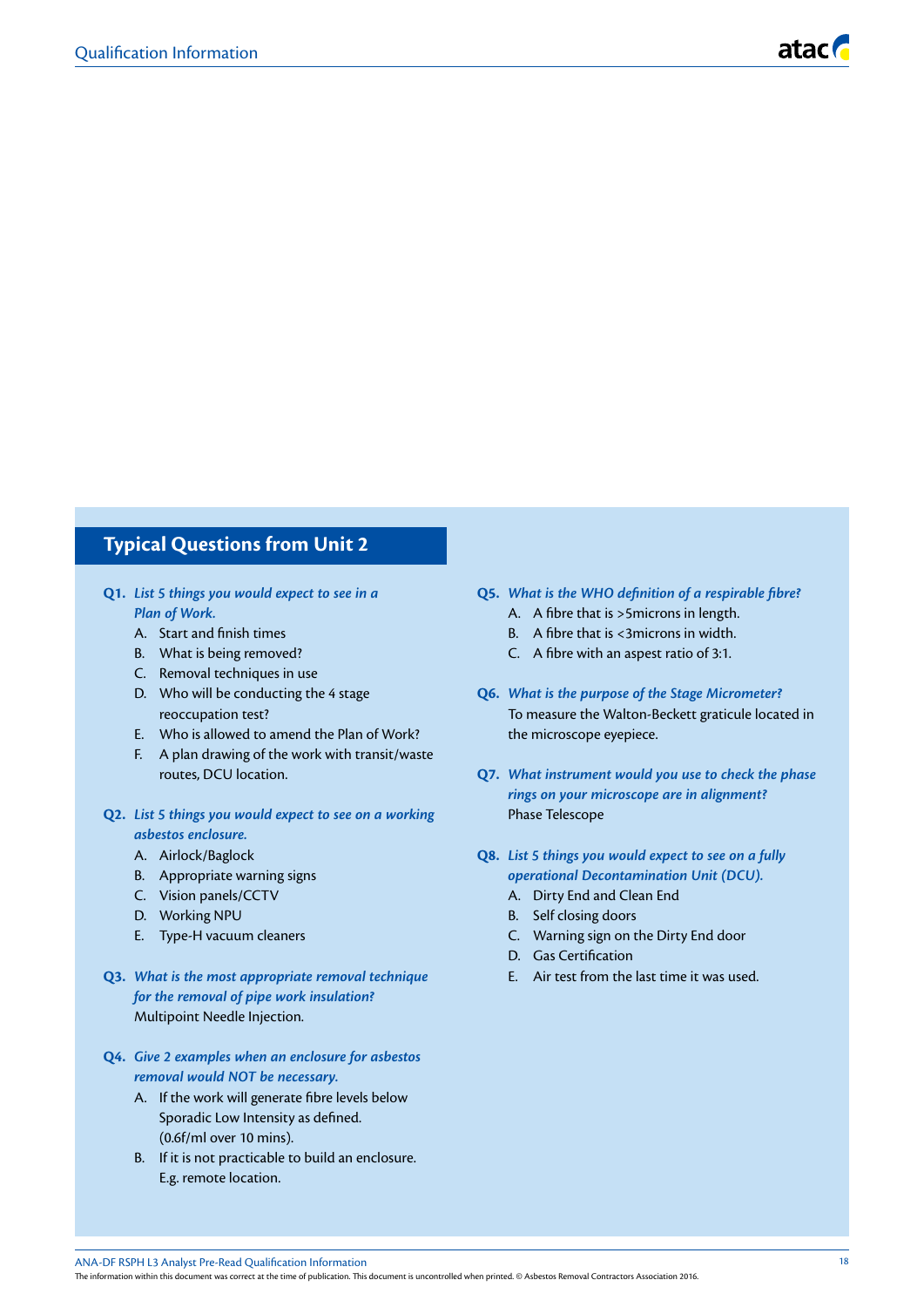# **UNIT 3 Practical Air Sampling, Fibre Counting and 4 Stage Certificate Reoccupation**

# *Section 1*: **Carry out air sampling and fibre counting**

The Sampling Equipment used are as follows: *Filter heads* 

- 'cowled' to protect filter and produce even deposit
- extending between 1.5 3 x exposed filter diameter
- elutriation effect of cowl very small if any
- PTFE O-ring (not black neoprene)

#### *Filters*

- Nominally 25 mm diameter
- Exposed diameter should be 22-23 mm but must be at least 20mm

When measuring the exposed diameter from dusty filter you can use:

- stage verniers on microscope
- vernier callipers on slide

The open face filter-heads are now not permitted and the filter heads must be cleaned between samples with a wet-wipe. The cowls themselves must be conductive black plastic or aluminium (not anodised). The caps or bungs must be made of conductive material. The sampling heads must be sealed in transit to and from the sampling point.

# **Flow Measurements**

When measuring flow rate a rotameter (flowmeter) is used. The sampling head is placed over the top of the flowmeter and the flow measured by reading the top of the rotameter. The rotameter must be spinning and the white spot on the side of the rotameter is there to show it is spinning.

Some sampling pumps have built in flowmeters. These can only be used as indicators.

The measurement scale must be sufficiently sensitive e.g. up to 16 l/ min for high flow pumps only and a more sensitive flowmeter for personal sampling exercises.

The calibration of the flowmeters are as follows:

- Calibrate reference rotameter annually
- Calibrate working rotameters monthly or quarterly

The flow must be measured at start of sampling either at airlocks or in enclosure (check your procedures!) and at the end of sampling period before switching the pump off. Intermediate flow checks at hourly intervals can also be taken if sampling for longer periods of time.

You take the sample flow rate as an average of initial and final flow rates ( if change <10%). If the flow rate change is > 10% then the sample is rejected.

The temperature and pressure readings are also measured at sampling position.

# **Sampling Pumps**

There are a number of different types of sampling pump in use such as:

- Low/medium flow 1 to 4 litres/minute
- High flow 5 to 16 litres/minute

The higher flow pumps require larger battery therefore they are much heavier.

Pumps must be able to maintain stable flow (± 10%) over sampling period and flow controlled to allow for changing pressure across filter.

Also, they must be pulse-free (damped?) and allow flow to be set to ±10% ( ± 5% if > 2 l/min), also be independent of orientation (for personal samplers).

Static samples should be carried out between 1 - 2 m above floor which represents the breathing zone.

# **When Sampling is not Appropriate**

Sampling may not be appropriate when there are good reasons to expect levels will be well below the relevant control limit or when removal work has been done externally e.g. soffits (without enclosure?)

Also single short events where the detection limit would be above control limit and where adequate information is already available. Sometimes RPE/PPE provided is such good standard that highly improbable any measurement could demand a better standard e.g. breathing apparatus.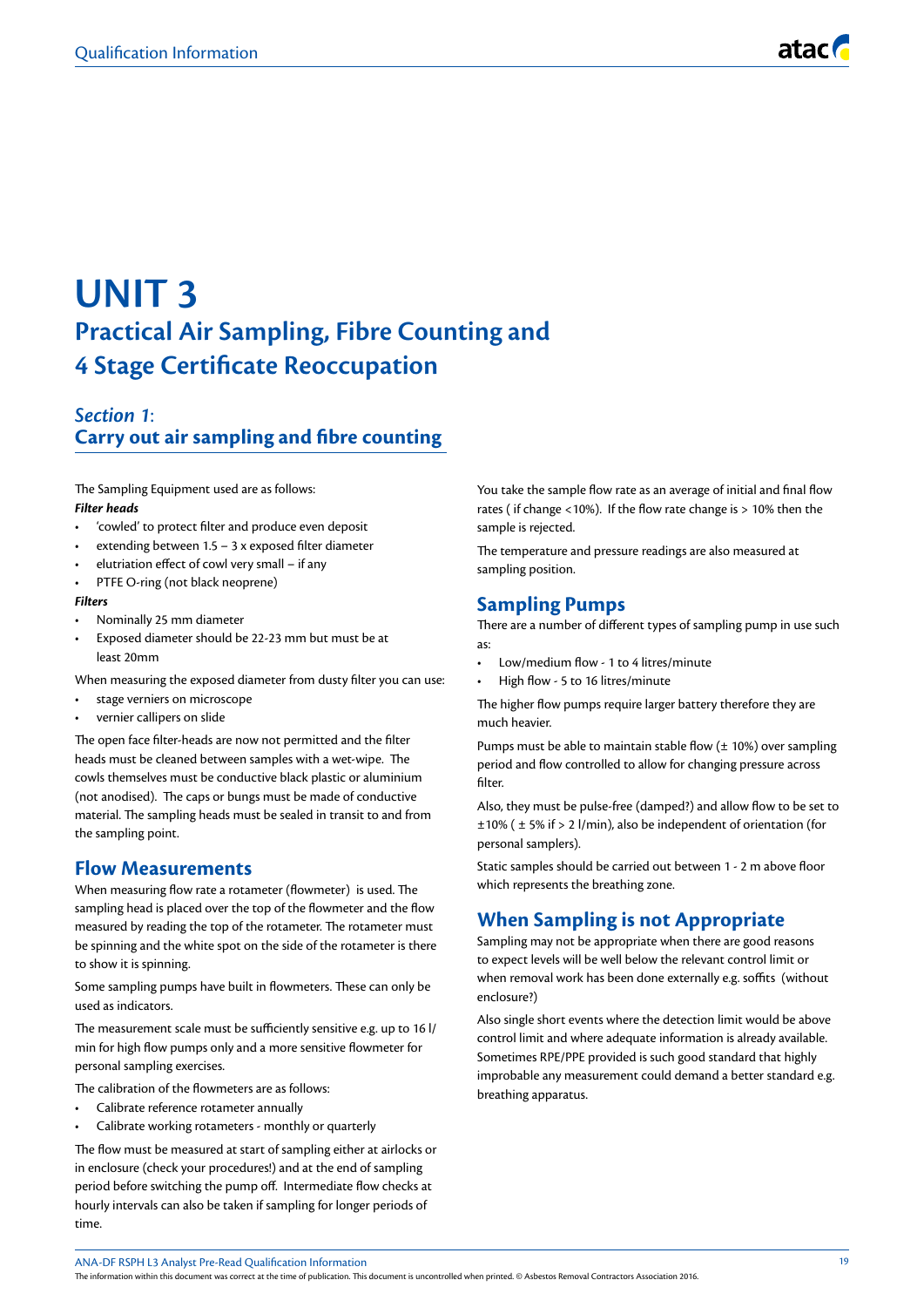# *Section 2*: **Carry out 4 Stage Certificate of Reoccupation**

# **Enclosures**

An enclosure is a physical barrier erected around the asbestos work area which is sealed to minimise leakage, so that, (as far as reasonably practicable):

- a) spread of asbestos is reduced or prevented (CAR Reg 16)
- b) exposure to asbestos is reduced or prevented (CAR Reg 11)



# **Design of Enclosures**

Enclosures should be designed with a view to consider:

- a) Site clearance and reoccupation
- b) The size and shape of the work area
- c) Ensuring the enclosure is as air tight as possible
- d) To have sufficient and uniform negative pressure within the enclosure
- e) Sufficient air movement through the enclosure
- f) Safe and easy access for personnel, equipment and waste
- g) Robust for the conditions
- h) Ensure where machinery cannot be isolated that it is adequately protected
- i) Security and prevention of damage
- j) Provision of vision panels or other methods of viewing the works i.e. CCTV units
- k) Actions to take in an emergency
- l) Reduction of temperature within the enclosure (shading from sun, radiant heat)
- m) Create a series of small enclosures rather than a single unit where possible
- n) Exclude ventilation ducting if possible
- o) Exclude smoke alarms
- p) Not obstruct fire exits
- q) The enclosure should be designed and constructed to ensure that asbestos materials are not disturbed until construction of the enclosure is complete

# **When is an Enclosure Required?**

An enclosure is required for Work on the most hazardous forms of asbestos or whenever there is a likelihood of spread of asbestos or surface contamination.

They will also be required whenever there is a likelihood of exposure to asbestos.

With asbestos removal, an enclosure will be required in most situations with the exception of minor activities described in Asbestos Essentials.

# **When is an Enclosure Not Required?**

Enclosures are not always required and listed below are some examples:

- a) The level of risk is low
- b) If the location is extremely remote;
- c) The work is at height and an enclosure is not practical due to the height or complexity of the structure

atac

- d) Where there are practical difficulties in obtaining an effective seal on the structures
- e) Cleaning up of minor contamination

# **Site Set Up**

The DCU should be set up and operational prior to the work starting.

The site supervisor must carry out pre-work inspection of the planned enclosure area, surrounding places such as transit and waste routes and the area immediately next to the enclosure.

He then assesses the extent of pre-cleaning of the area to be enclosed and the immediate surrounding areas.

The work area has to be free from items of plant, equipment and furniture as far as possible so all mobile or portable items should be removed. The items that have been pre-cleaned should be protected to prevent contamination.

All boiler flues should be sealed and all live operating machinery Isolated within the enclosure.

The floor area should be covered impervious layer, eg double-sheeted polythene or "Corex"

# **Airlocks and Baglocks**



# **n** Construction of Airlocks

Airlocks must be:

- a) 1M x 1M x 2M in dimension
- b) Made from 1000 gauge polythene
- c) Have weighted flaps on the inside that close

# **n** Smoke testing

Before work commences a smoke test of the enclosure must be carried out with the NPU switched off and the enclosure must be examined regularly, as a minimum at the start and finish of each shift.

# **n** Standard of material

# *Polythene*

1000 gauge polythene (how do you know) or flame retardant (fire retardant?).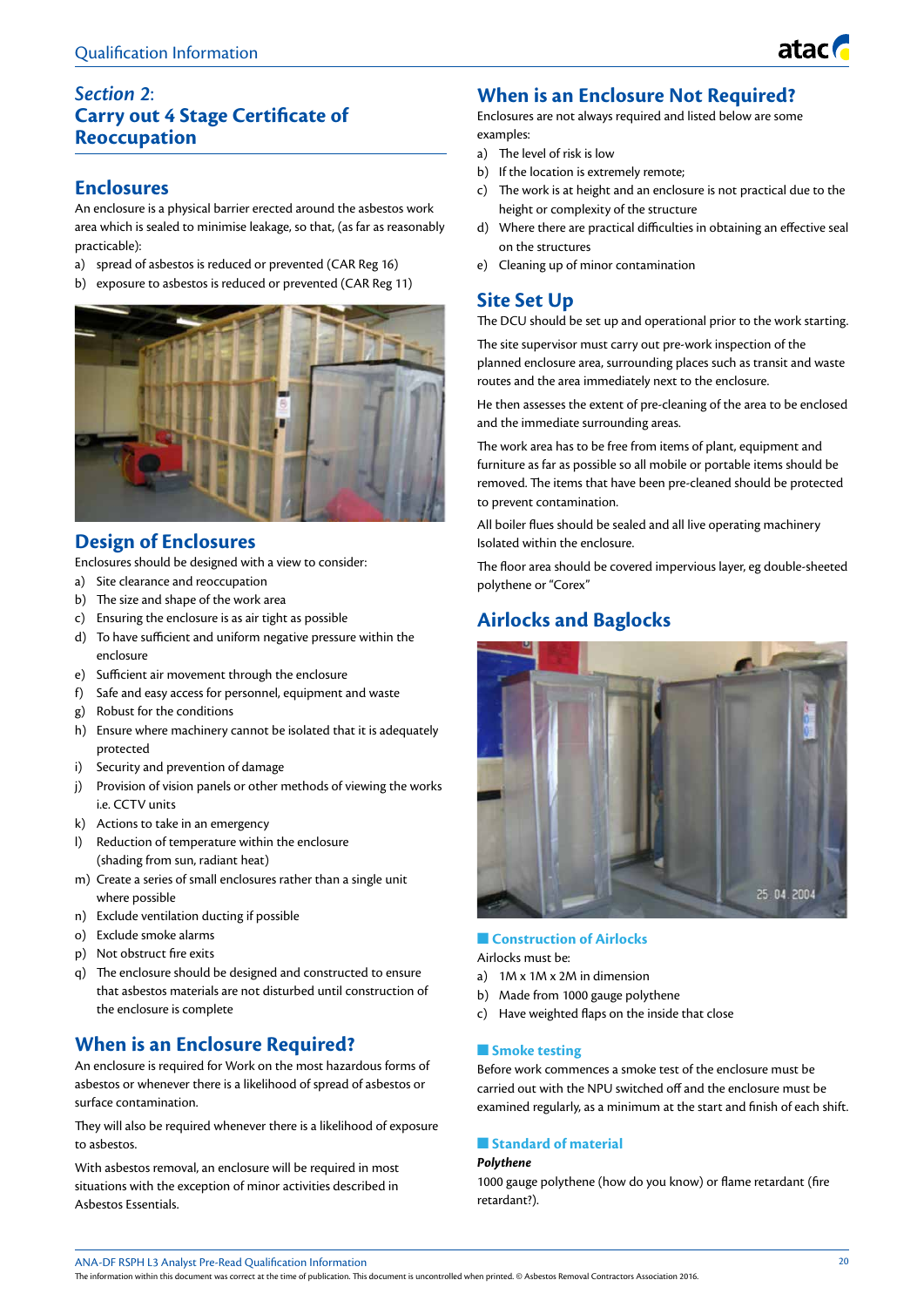#### *Tape*

Four inch cloth tape 75mm width.

Most contractors use 50 x 50mm (what happened to good old 4" by 2"?). The vertical supports no greater than 1.5m apart, ideally 1.2m.

#### **n** DCU Signage

The Clean end of the DCU has to display "CLEAN END" and "Black Hand" signage.

The Dirty end of the DCU has to display "DIRTY End" and, "Black Hand" and 2 part PPE signage.

The Shower compartment coming in from clean end has to show 2 part PPE signage.

There are a number of optional signs that have been uses such as:

- a) prohibiting smoking/eating/drinking
- b) no towels in shower,
- c) RPE on door from shower to dirty

# **Air Extraction Equipment**

The air extraction equipment is used to minimise fibre release from the enclosure, purge the air lock system and to change the air in the enclosure thus creating good air flow.

#### **n** Calculation of Air Extraction Rate

To calculate the total volume of the enclosure the following formula is used:

- a) Width x Length x Height in metres
- b) Multiply by 8 (air changes per hour)
- c) CFM being phased out

This will give you an indication of what size NPU to use. NUP's should be rated in metres/hour.

This applies to enclosures over 120m3 in size if <120m3, 1000m3/h negative pressure must be applied to the enclosure.

### **n** Negative Pressure Unit (NPU) Performance

Smoke testing can reduce the pressure differential which can usually be restored by replacing pre-filter.

The temperature may affect the NPU performance – as air temperature falls, air density increases and negative pressure drops.

Moisture and metal fume may also have a detrimental effect on High Efficiency Partical Arrestor (HEPA) filter (no protection by pre-filter).

The wind can also cause problems and the NPU exhaust should be screened from effects of wind (beware windows, doors, lifts).

The electric supply on site can change and supplies can be variable. Long 110v leads can result in Voltage drops.

The hosing length and the number of bends and type of ducting (polythene or grey flex) can cause 10 to 20% loss or air flow.

#### POOR AIR MANAGEMENT



#### GOOD AIR MANAGEMENT



#### GOOD AIR MANAGEMENT



# **Hazardous Waste Regulations 2005**

The main aim of HWR is to:

- a) Define hazardous waste (>0.1% w/w)
- b) Make sure it is properly managed and regulated.

We still define waste as hazardous waste in England and Wales but in Scotland it is defined as Special Waste.

The regulation requires Producers or Consignors of hazardous waste to notify (register their premises) and it restricts mixing and requires separation of waste.

They make sure that companies document the movement of hazardous waste and require the Consignees to keep thorough records and submit to the Environment Agency (EA) on a quarterly basis.

# **Waste Disposal**

All asbestos waste regardless of whether it is licensable or nonlicensable must be;

- a) transported by a registered carrier (ie the contractor)
- b) disposed of at a licensed disposal site or waste transfer station
- c) suitably packaged in accordance the regulations

### **n** Asbestos Waste Packaging

UN approved packages are used which have been subjected to tests to ensure suitability to withstand handling associated with road transport.

They should also indicate maximum weight to be placed in the package.

The packages must contain signs and codes as shown.

For loose fibrous waste or small fragments double plastic bags are suitable. It is important that the inner bag is not overfilled, especially when the debris is wet, and each bag should be capable of being securely tied or sealed.





atac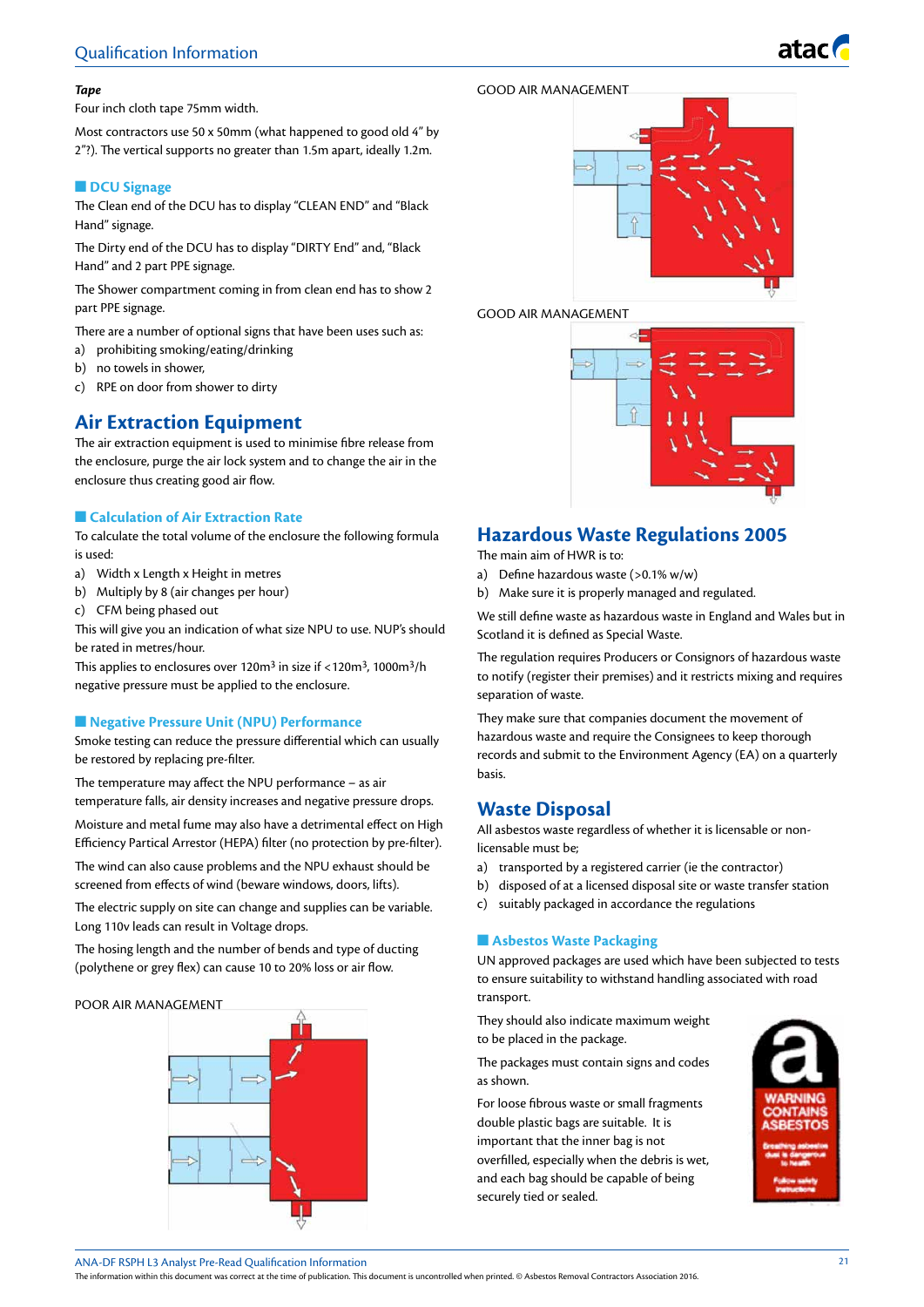# Qualification Information



Air should be excluded from the bag as far as possible before sealing.

Strong containers are necessary if the waste contains sharp metal fragments or other materials liable to puncture the bag.

### **n** Using a Baglock



### $\blacksquare$  **Alternative Baglock Design**



### **n** Transferring Asbestos Waste

The contractor must ensure the skip or vehicle used to transport waste is as close to the enclosure as possible. The Skip must be clean on arrival and lockable. If the waste is transported in a van the tools and other equipment stored in van should be segregated to prevent bags being punctured during transit.

Waste packages should never be thrown in to the skip or vehicle and under no circumstances should asbestos waste be stored in an enclosure, air lock or DCU.

#### **n** Controlled Stripping Techniques

The Control of Asbestos Regulations 2012 state that:

- 1. Regulation 11 prevent or reduce exposure to asbestos
- 2. Regulation 16 prevent or reduce spread of asbestos
- 3. Uncontrolled dry stripping requires high degree of reliance on RPE
- 4. RPE must not be the first line of protection in the workplace

#### **n** Typical Exposure Levels

There is no typical level, but in general terms;

- 1. Uncontrolled removal up to 1000f/ml
- 2. Controlled removal less than 1f/ml and even down to less than 0.1f/ml for sprays and lagging and less than 0.01f/ml for AIB

### **n** Dust Control Methods

There are a number of dust control methods available and they are listed below:

- Controlled Wet Stripping
- Local Exhaust Ventilation
- Air Management
- Glove Bags
- Wrap and Cut
- Handling Techniques
- Vacuum Transfer

### **n** Removal Techniques

Selection of correct stripping technique will depend on a number of factors such as:

- a) Location, condition and composition of the asbestos containing material
- b) Type and surface treatment of asbestos containing material - i.e. sprayed coating; lagging; board or tiles
- c) Surface temperature of the plant from which the asbestos is being removed
- d) Future use of the plant, i.e. is it being demolished?
- e) Proximity of electrical installations and other safety considerations

#### **n** Controlled Wet Stripping

Controlled wet stripping is the preferred way to remove asbestos and is suitable for:

- Sprayed coating and lagging
- Asbestos material with hard outer coating

### *Advantages*

The advantages are that when asbestos is thoroughly wetted it will suppress fibre release. An additional benefit is the reduction in cleaning time of the enclosure.

#### *Limitations*

There are limitations to this particular method which are highlighted below:

- a) Not suitable for boards or tiles,
- b) Needs operator training and experience
- c) Risk of creating unmanageable slurry
- d) Hard cement-like finish may require pre-drilling
- e) Potential health hazard of wetting agent

#### **n** Use of Wetting Agents

Chrysotile is (hydrophilic) water loving and fibres are easily coated with water but Crocidolite and amosite asbestos are (hydrophobic) do not absorb water as easily therefore wetting agents are used to help break down the surface tension and allow the fibres to be suspended in water.

There are special wetting agents required for temperatures above 75°C where water based surfactants would evaporate.

The liquid is applied at as a low pressure injection (less than 50 psi) as it wets by capillary action instead of being forced in.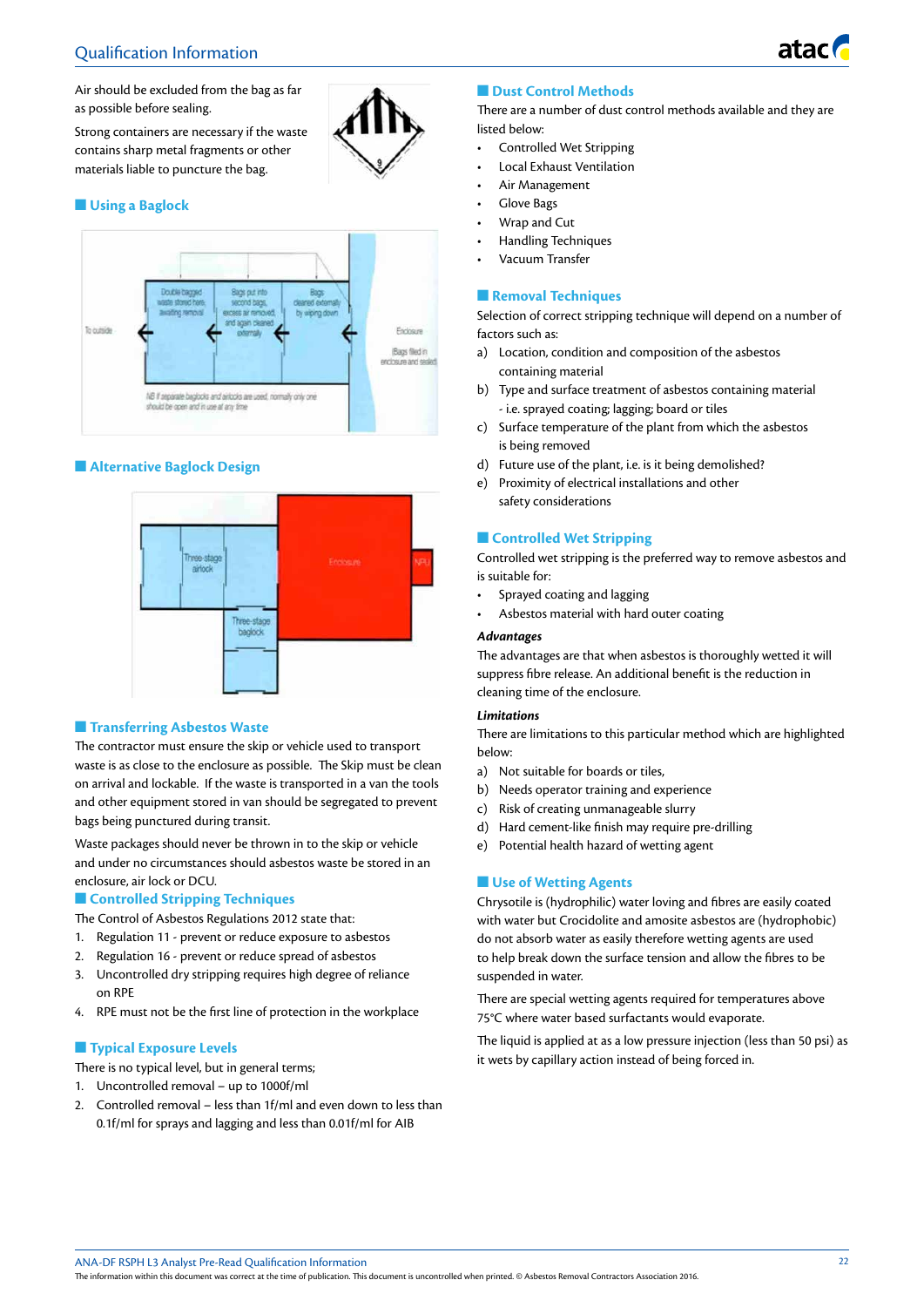

### **n** Controlled Wetting Methods



#### n **Multi-Point Injection Needles**



The needles, when applied should penetrate the full depth of the ACM and wetting should be by controlled capillary action and NOT forced delivery.

When wetted correctly the asbestos should be a putty-like consistency.

#### *Advantages*

The advantages of multipoint needle injection are:

- a) Allows more comprehensive wetting of the material than a single-point system
- b) Less time consuming
- c) Some needles have adjustable taps, less risk of creating a slurry
- d) Injection point spacing is set by the manufacturer

#### *Limitations*

This method has limitations especially where a hard outer covering of asbestos material may damage the needles after period of use.

### $\blacksquare$  **Limitations of Wet Stripping**

There are obvious limitations to wet stripping such as live electrical equipment that cannot be isolated or protected from ingress of water.

Consideration should be taken with fire or generation of toxic fumes due to risk of contact between water/wetting agent and other chemicals.

In hot environments it produces steam and risk of heat stress in hot environments also wetting agent can freeze inside lagging/coating in cold weather.

#### **n** Poor Wetting of ACM

Incomplete saturation of ACM can result in dry patches with exposure levels up to 100 f/ml.

Over saturated ACM can fall off under the weight and a slurry can occur which can releases fibres when dry.

#### **n** 'Controlled' Wetting by Spraying

Spray wetting is only suitable:

- a) Where injection is impracticable or prior to injecting
- b) Where ACM are thin, unsealed and porous
- c) Removal of AIB and Asbestos Cement
- d) In conjunction with local exhaust ventilation and glove bags
- e) Removal of residues during fine cleaning of stripped surfaces

#### **n** Local Exhaust Ventilation

This method is where air is extracted as close to the working position as possible to capture the released fibres at source; "shadow Vacuuming".

This method is Suitable for:

- Removal of AIB intact
- Especially where controlled wetting cannot be used
- Complement to air management systems

The method does have limitations such as:

- Does not prevent fibre release at point of removal
- Limited area of control
- Asbestos debris may fall on the floor
- Requires two operatives

#### **n** Dust Suppression Summary

- a) Uncontrolled dry stripping of asbestos must not be undertaken
- b) Controlled wet stripping techniques minimises the release of asbestos fibres and contain the spread of contamination
- c) Improved rates of wetting are achieved by the use of wetting agents
- d) Combination of controlled stripping techniques is often needed for effective control
- e) Controlled stripping techniques require disciplined work practices and appropriate training.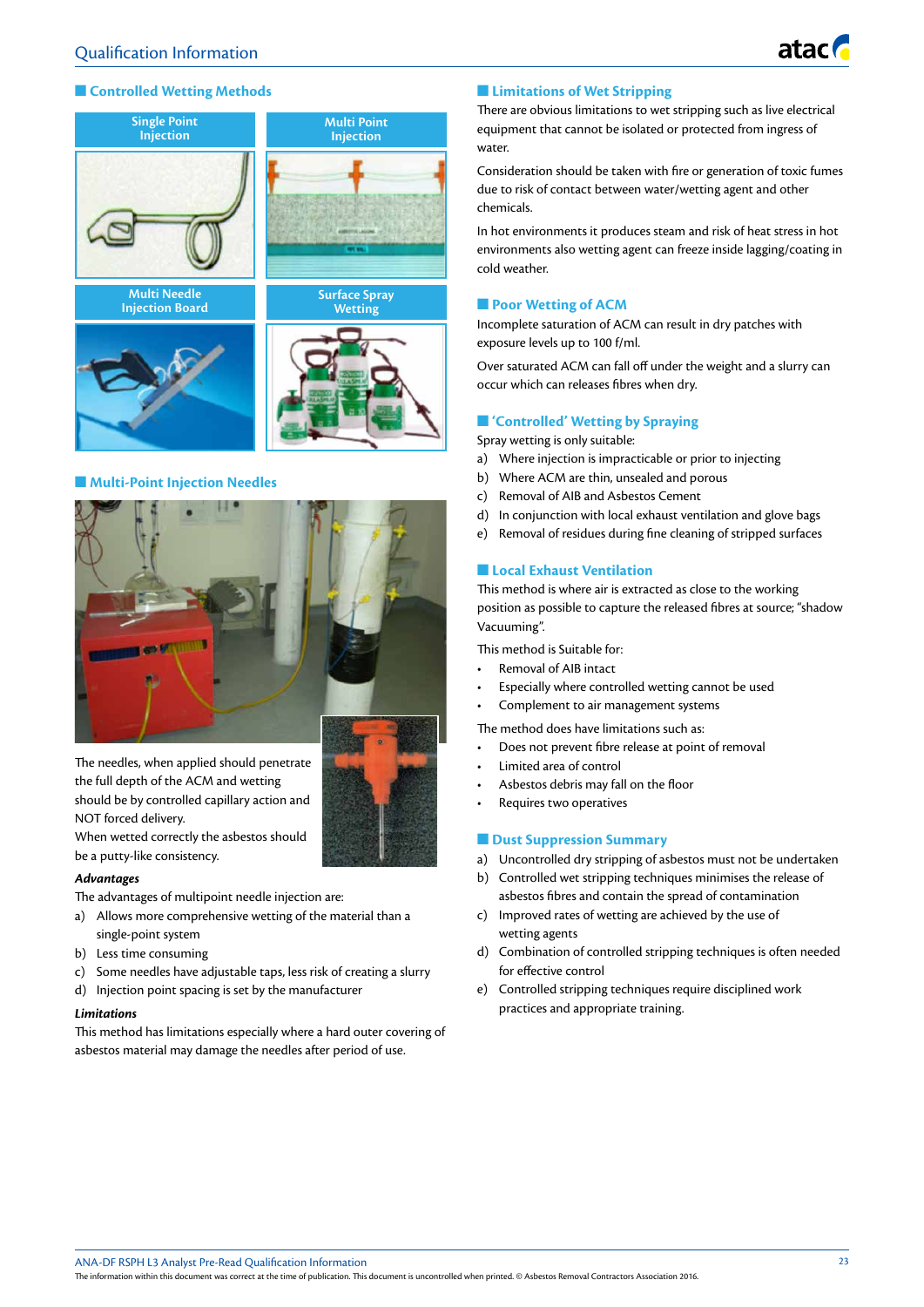# **Typical Questions from Unit 3**

- **Q1.** *What would indicate the flowmeter was working correctly when checking sampling pump flow rates?* The rotameter would be free and turning.
- **Q2.** *Briefly describe how asbestos waste is removed from an enclosure.*

The waste is placed into red UN approved polythene bags.

The bags are vacuumed and wiped down and placed into the middle section of the baglock.

The red bag is then placed into clear UN approved polythene bags.

Remove from the baglock and transfer to a locked asbestos skip via the waste route.

**Q3.** *What would be the expected fibre concentration generated from removing asbestos containing spray coatings dry?* 1000f/ml

- **Q4.** *Why is a wetting agent (surfactant) used in the removal of pipework insulation?* Because amphibole asbestos fibres are hydrophobic and need the wetting agent to get them wet.
- **Q5.** *Give two instances when wet removal techniques are not appropriate.* When on or around live electrical equipment. When removing insulation on hot pipes.
- **Q6.** *What is the most appropriate removal technique for the removal of asbestos insulating Board (AIB) ceiling tiles?*

Shadow vacuum, mist spraying and careful removal techniques.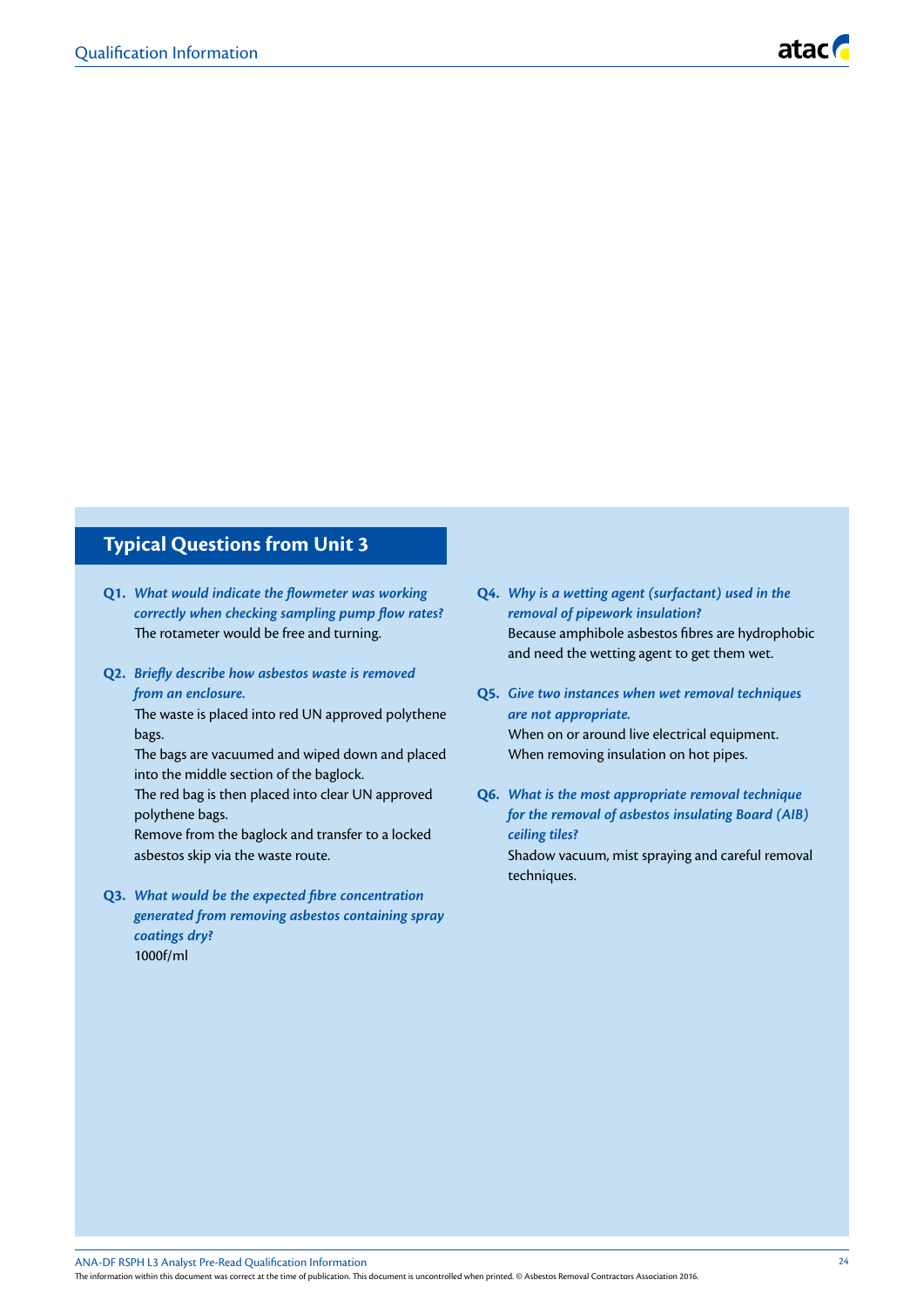# **UNIT 4 Decontamination Units and Type-H Vacuums**

# *Section 1*: **Set up and use of DCUs**

# **Decontamination**

HSG 248 describes two levels of decontamination;

- 1. Preliminary ( following minor contamination) clean, remove and dispose of PPE
- 2. Full (after significant contamination) use of DCU

### **n** Preliminary decontamination

With preliminary decontamination the following sequence must be adhered to:

- a) RPE and PPE vacuum or wipe down where necessary in work area
- b) Footwear wipe down in inner stage
- c) Overalls remove in middle stage
- d) RPE exit airlock, remove and place in bag
- e) Sampling equipment wipe down in inner stage

Figure 8.1 General layout of a hygiene uni Gell with self-closing flat Fatrant ventilation unit

### **n** Full Decontamination – DCU

With full decontamination the DCU must comply with the following.

The DCU not usually attached to work area so via transit arrangements. The DCU can be a modular unit but must comply with Approved Code of Practice (ACOP).

The DCU must be easy to clean and have self closing doors, hand basin, lockers, and mirror in clean end.

A NPU is cited in the dirty end of the unit to draw air from clean to dirty end.

The external doors labelled 'clean end' and 'dirty end' with correct signage.

#### *They:*

a) Must be on site, connected to services and functioning before work begins

- b) Either attached or unattached, ie via transit
- c) Modular units acceptable but must comply with ACOP
- d) 1 shower per 4 users maximum
- e) Easy to clean, self closing doors, hand basin, lockers, mirror in clean end
- f) HEPA unit to draw air from clean to dirty end
- g) External doors labelled 'clean end' and 'dirty end' with correct signage
- h) Water heater must be GAS SAFE tested Adequate balanced flue and Carbon Monoxide (CO) detectors Generator powered should not be used inside unless flue is extended and vented outside
- i) RCD protection on power inlet
- j) Earth strap or spike
- k) Stable and level when in use
- l) Roadworthy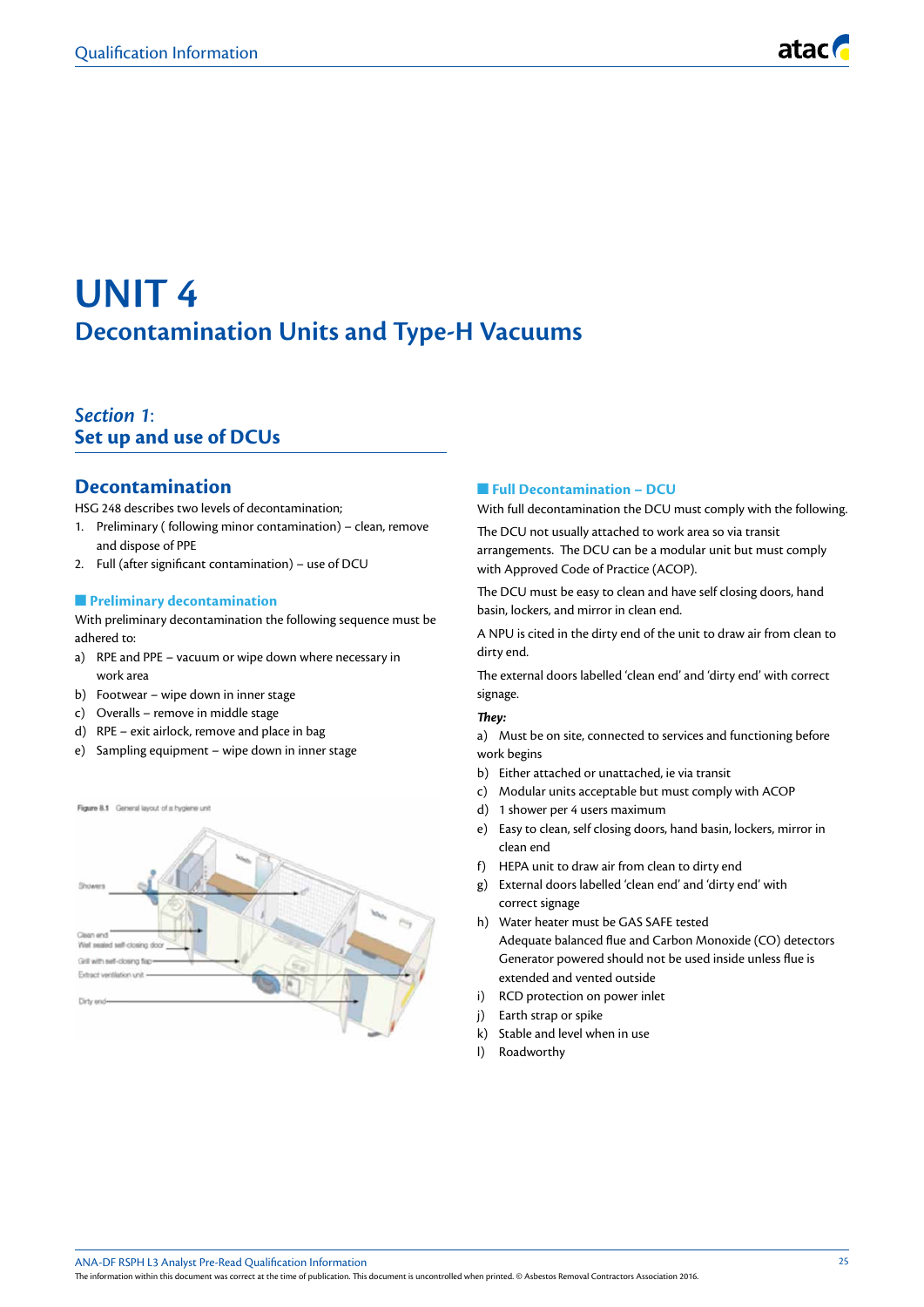# **n** Transit Arrangements

# **Entering enclosure**





# **n** DCU - Direct Connection



#### **n** DCU Certification

A Check on the water and power must be made before use. If the DCU is provided by a contractor there will be checks carried out whilst on site.

If the unit is hired in the certification is provided by the hirer.

The paperwork required is as follows:

- Six monthly DOP test on the NPU
- Clearance air test from last site
- Annual electrical and gas test certificate

### **N** Waste Water

The DCU water filtration system should filter to 5 microns and all waste water passes through the filter.

When the work is complete the filter is disposed of asbestos waste.

Any waste water from buckets in airlocks should be disposed of through the filtered drainage system in the shower in the DCU.

Waste water should be directed into foul drain not sewer.

### **N** Vacuum Cleaning Equipment

Known in the industry as Type-H or Class-H, H= HEPA filter – high efficiency particulate arrestor.

The vacuum cleaners must be approved to BS 8520.

The same certification is required whether they are provided by contractor or hired in.

They should carry a six monthly test certificate for the HEPA filter (DOP) and electrical test certificates.

Checks before taking to site and before use must be made and recorded.

Type-H vacuums should be used for cleaning fine dust and debris and not for rubble and large objects which will block the hose.

Cleaning in an enclosure should be from top down to bottom and always work towards NPU where possible.

ANA-DF RSPH L3 Analyst Pre-Read Qualification Information